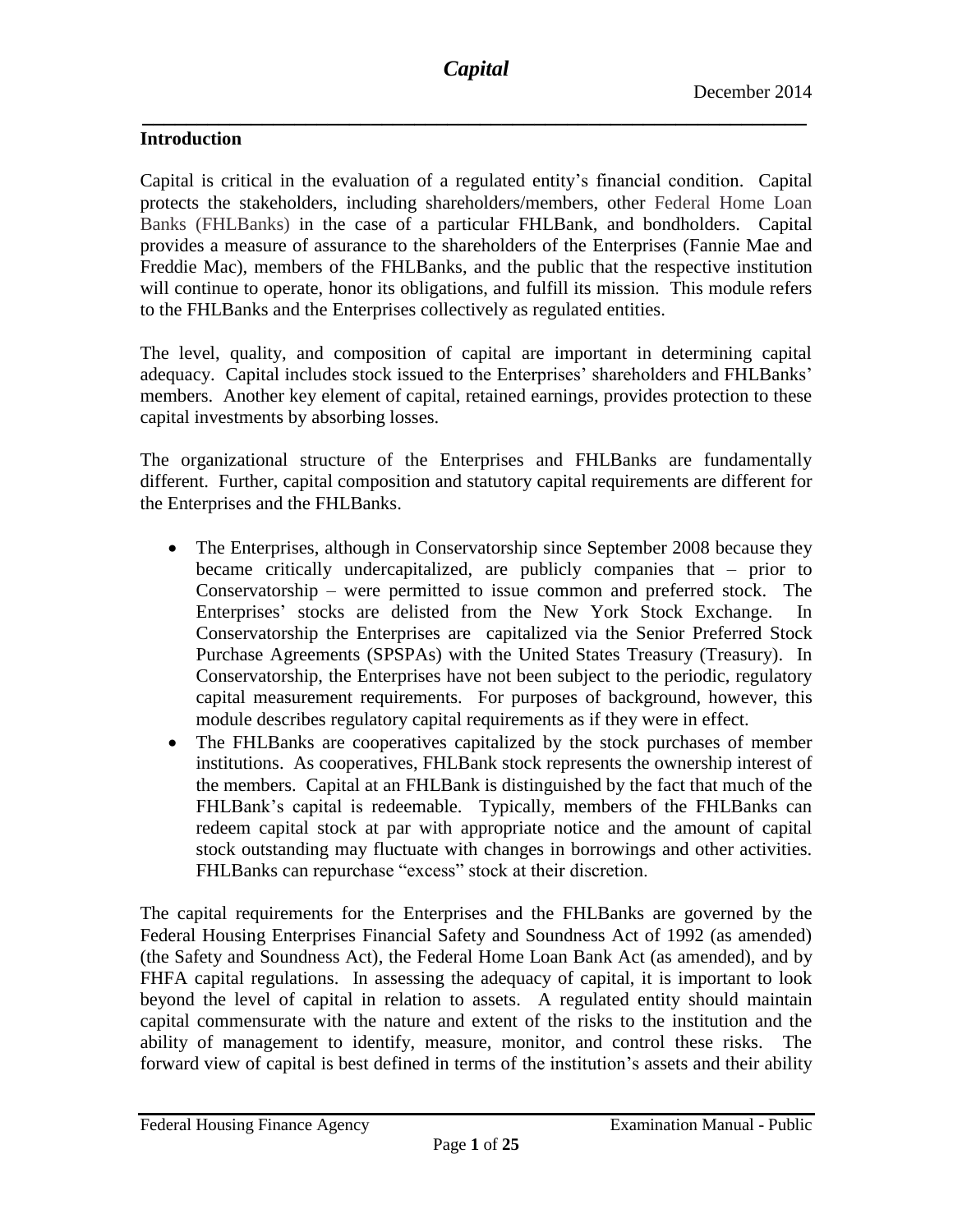*\_\_\_\_\_\_\_\_\_\_\_\_\_\_\_\_\_\_\_\_\_\_\_\_\_\_\_\_\_\_\_\_\_\_\_\_\_\_\_\_\_\_\_\_\_\_\_\_\_\_\_\_\_\_\_\_\_\_\_\_\_* to generate future cash flows. Determination of a regulated entity's future capital needs typically requires a combination of actions, including assessing the capital plan of the regulated entity, modeling future income, and stress testing. Furthermore, examiners must assess qualitative factors to evaluate the adequacy of capital as well as the circumstances and risks of the particular regulated entity.

The board of directors is responsible for ensuring the maintenance of adequate capital. The board must oversee the capital management function to ensure continued and longterm financial viability. Key components of capital management are: (a) adequate capital planning that includes stress scenarios, establishment of a risk appetite, and an optimum capital goal that identifies an acceptable capital buffer (including retained earnings goals for FHLBanks); (b) reasonable dividend policies; and (c) compliance with all capitalrelated regulatory requirements.

Senior management is responsible for developing and implementing appropriate capital management policies and procedures.

# **Regulatory Environment**

The primary authorities governing, or relevant to, capital of the Enterprises and the FHLBanks are set forth below. The examiner should ensure that the regulated entity and its legal counsel have considered the application of such authorities to a regulated entity.

*1) The Federal Housing Finance Regulatory Reform Act of 2008 (Section 1, Division A of the Housing and Economic Recovery Act of 2008) amended certain provisions of the Federal Housing Enterprises Financial Safety and Soundness Act of 1992 (the Safety and Soundness Act). Parts and sections relevant to capital include the following:*

Section 1108 required the FHFA Director to establish prudential management and operations standards for the regulated entities.

Section 1110 amended section 1361 of the Safety and Soundness Act regarding riskbased capital standards for the regulated entities.

Section 1111 amended section 1362 of the Safety and Soundness Act regarding minimum capital standards.

Sections 1141, 1142, 1143, 1144, and 1145 amended sections 1363, 1364, 1365, 1366 and 1367, respectively, of the Safety and Soundness Act regarding prompt corrective actions (PCA).

*2) The Federal Housing Enterprises Financial Safety and Soundness Act of 1992, 12 U.S.C. 4501, et seq. (the Safety and Soundness Act). The Safety and Soundness Act*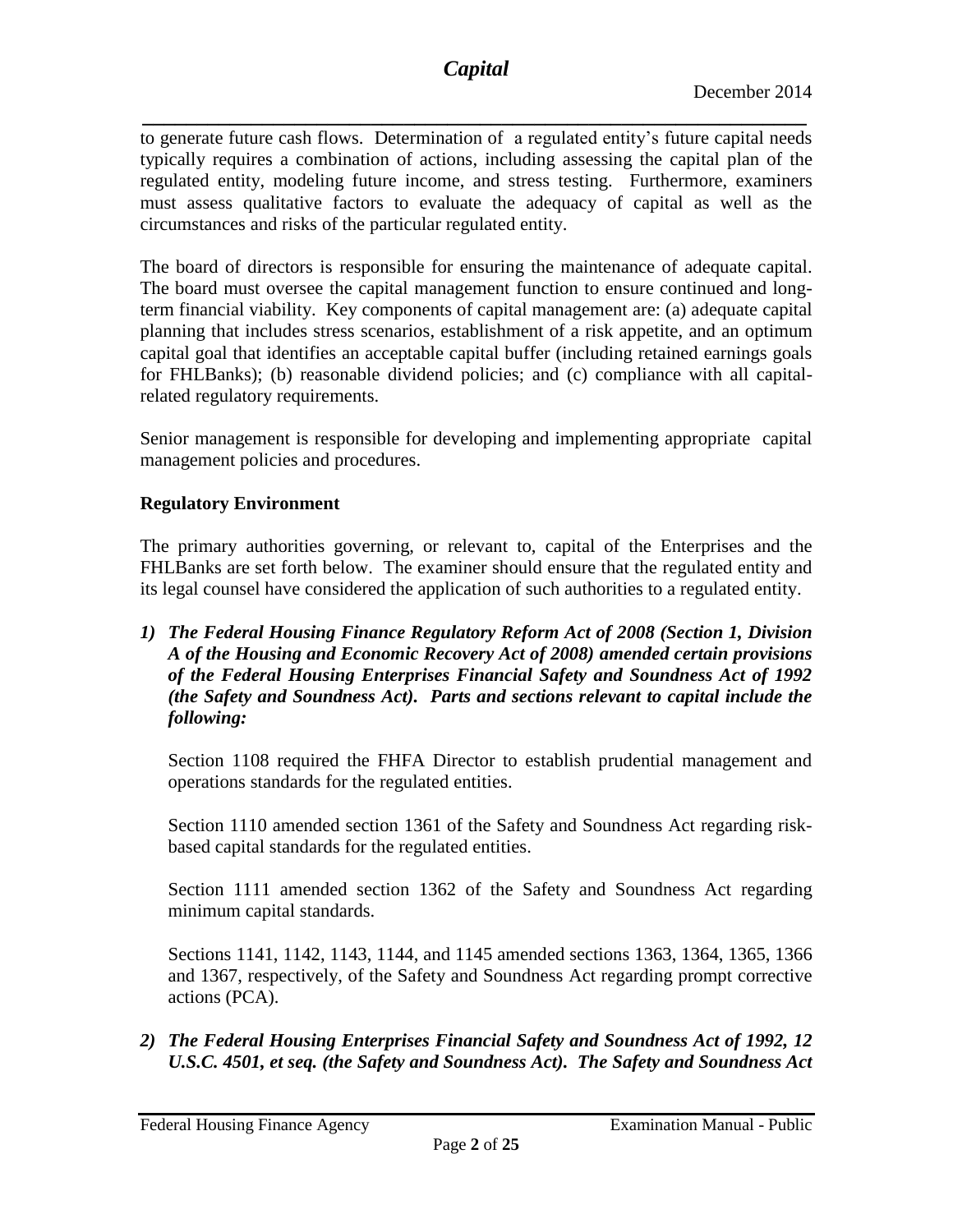## *contains the following provisions relevant to the Enterprises' capital:*

12 U.S.C. Chapter 46, Subchapter II addresses required capital levels for regulated entities, special enforcement powers, and reviews of assets and liabilities. Specific parts and sections relative to capital include:

12 U.S.C. 4502(7) defines core capital.

12 U.S.C. 4611 defines risk-based capital requirements.

12 U.S.C. 4612 establishes minimum capital levels.

12 U.S.C. 4613 establishes critical capital levels.

12 U.S.C. 4614 defines capital classifications for PCA purposes.

12 U.S.C. 4615 discusses limitations on undercapitalized enterprises.

12 U.S.C. 4616 discusses limitations on significantly undercapitalized enterprises.

12 U.S.C. 4617 discusses limitations on critically undercapitalized enterprises.

12 U.S.C. 4618 addresses procedures for giving notice of classification or reclassification within a particular capital classification, and enforcement actions.

12 U.S.C. 4622 establishes procedures and requirements for capital restoration plans.

12 U.S.C. 4623 addresses judicial review of Director action.

12 U.S.C. 4624 allows the Director to establish criteria governing the portfolio holdings of the Enterprises, to ensure that the holdings are backed by sufficient capital and consistent with the mission and the safe and sound operations of the Enterprises. It also provides the Director with the authority to make temporary adjustments to the established standards and require the Enterprises to dispose of or acquire any asset.

*3) The Dodd-Frank Wall Street Reform and Consumer Protection Act (Dodd-Frank Act) requires, among other things, certain financial companies with total consolidated assets of more than \$10 billion, and which are regulated by a primary federal financial regulatory agency, to conduct annual stress tests to determine whether they have the capital to absorb losses because of adverse economic conditions. Section 165(i)(2)(C) of the Dodd-Frank Act requires FHFA, in coordination with the Federal Reserve Board of Governors and the Federal Insurance Office, to issue consistent and comparable regulations for annual stress*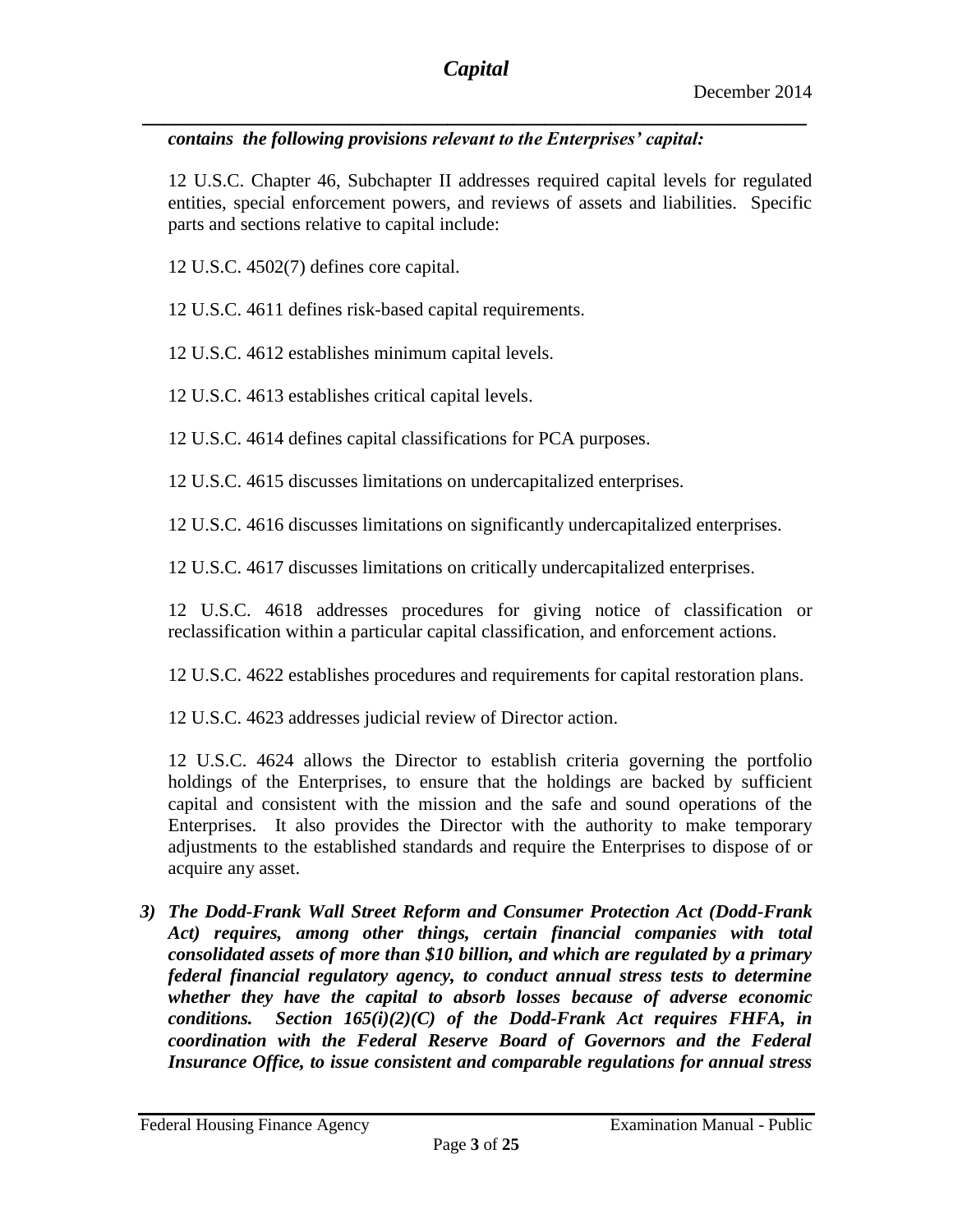*\_\_\_\_\_\_\_\_\_\_\_\_\_\_\_\_\_\_\_\_\_\_\_\_\_\_\_\_\_\_\_\_\_\_\_\_\_\_\_\_\_\_\_\_\_\_\_\_\_\_\_\_\_\_\_\_\_\_\_\_\_ testing. FHFA published a final rule effective October 28, 2013. The rule is applicable to Fannie Mae, Freddie Mac and the FHLBanks.*

12 CFR 1238 of the FHFA's regulations sets forth the basic requirements for implementing stress tests and reporting the results. FHFA will supplement the rule annually with reporting schedules, guidance, and orders.

Dodd Frank Stress Tests Summary Instructions and Guidance dated November 26, 2013, provide all regulated entities with specific information in modeling the DFAST, and may assist examiners in developing a planned scope of review commensurate with the risks associated with the particular regulated entity.

## *4) Rules and Regulations of the Federal Housing Finance Agency (FHFA) and its predecessor, the Office of Federal Housing Enterprise Oversight (OFHEO), which include the following parts and sections relevant to the Enterprises' and FHLBanks' capital:*

12 CFR 1225 of the FHFA's regulations provides standards for imposing a temporary increase in the minimum capital requirements for any regulated entity.

12 CFR 1237.12 of the FHFA's regulations prohibits capital distributions for any regulated entity while in Conservatorship without the approval of the Director.

12 CFR 1720 of OFHEO's regulations establishes minimum safety and soundness requirements, including standards for asset growth, the requirement for strategies in key areas, and policies and controls to implement those strategies.

12 CFR 1750 of OFHEO's regulations defines the methodology for computing the minimum capital requirement and the risk-based capital level for each Enterprise.

12 CFR Part 1777 of OFHEO's regulations define capital categories for prompt corrective action and requirements for notification of category and submission of capital restoration plans.

# *5) Federal Home Loan Bank Act (FHLBank Act)*

Section 6 of the FHLBank Act sets forth the capital structure of the FHLBanks. Specifically, Section 6 establishes leverage capital requirements for the FHLBanks, requires the Director to establish risk-based capital standards, and establishes requirements for FHLBank capital structure plans and other related matters. Section 6 also provides definitions for "permanent capital" and "total capital". Section 6 also limits a FHLBank's ability to redeem or repurchase stock by prohibiting such transactions if a FHLBank would fail to meet any capital requirement after the transaction, and further prohibits repurchases or redemptions without prior FHFA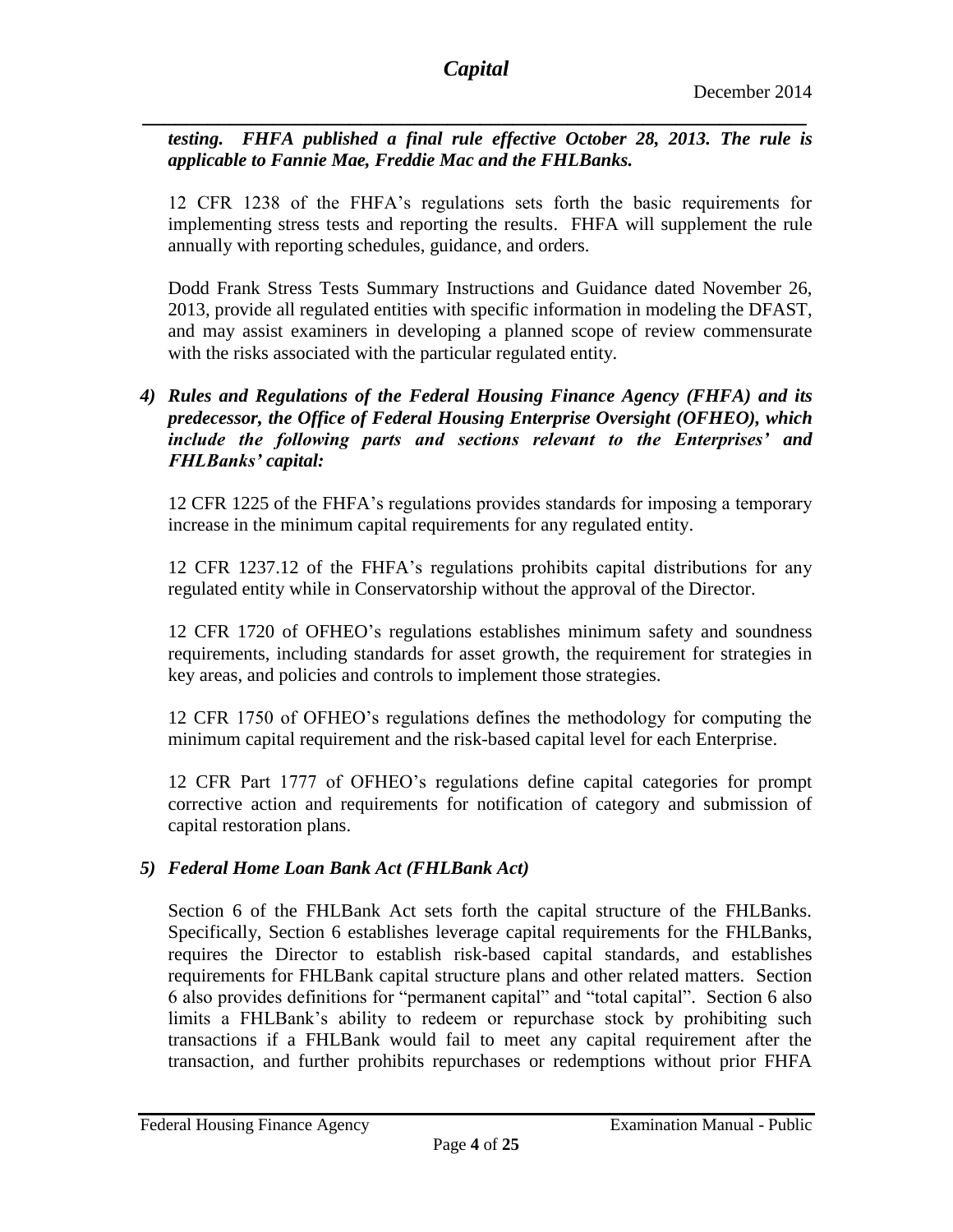approval if the FHLBank has incurred, or is likely to incur, losses that would result in charges against the capital of the FHLBank.

Section 16 of the FHLBank Act separately provides that a FHLBank may pay dividends only from its previously retained earnings or from its current earnings remaining after certain specified reductions.

## *6) Rules and Regulations of the FHFA and its predecessor, Federal Housing Finance Board (Finance Board), which include the following parts and sections relevant to the FHLBank's capital:*

12 CFR 917.3(b)(1) of the Finance Board's regulations requires each FHLBank's risk management policy to include the specific steps that the FHLBank will take to comply with its capital plan. This section also requires each FHLBank to include target ratios of total capital/total assets and permanent capital/total assets at which the FHLBank intends to operate, where such ratios are in excess of the minimum leverage and risk-based capital ratios and may be expressed as a range of ratios or a single ratio.

12 CFR 917.9 of the Finance Board's regulations requires that an FHLBank's board of directors declare and pay a dividend only from previously retained earnings or current net earnings and only if such payment will not result in a projected impairment of the par value of the institution's capital stock. This section also prohibits an FHLBank's board of directors from declaring or paying a dividend based on projected or anticipated earnings or if the par value of the FHLBank's stock is impaired or is projected to become impaired after paying such dividend.

12 CFR Part 930 of the Finance Board's regulations sets forth definitions applying to capital regulations.

12 CFR Part 931 of the Finance Board's regulations defines the classes of capital stock, procedures relating to capital stock, and limitations on the payment of dividends.

12 CFR 931.4 of the Finance Board's regulations requires that dividends only be paid out of previously retained earnings or current net earnings only in accordance with its capital plan, and may not pay any dividend if, after doing so, the FHLBank would fail to meet any minimum capital requirements.

12 CFR 931.8(a) of the Finance Board's regulations prohibits an FHLBank from redeeming or repurchasing any stock without the prior written approval of the FHFA if either the board of directors of the FHLBank, or the FHFA, has determined that the FHLBank has or is likely to incur losses that result in, or are likely to result in, charges against capital of the FHLBank.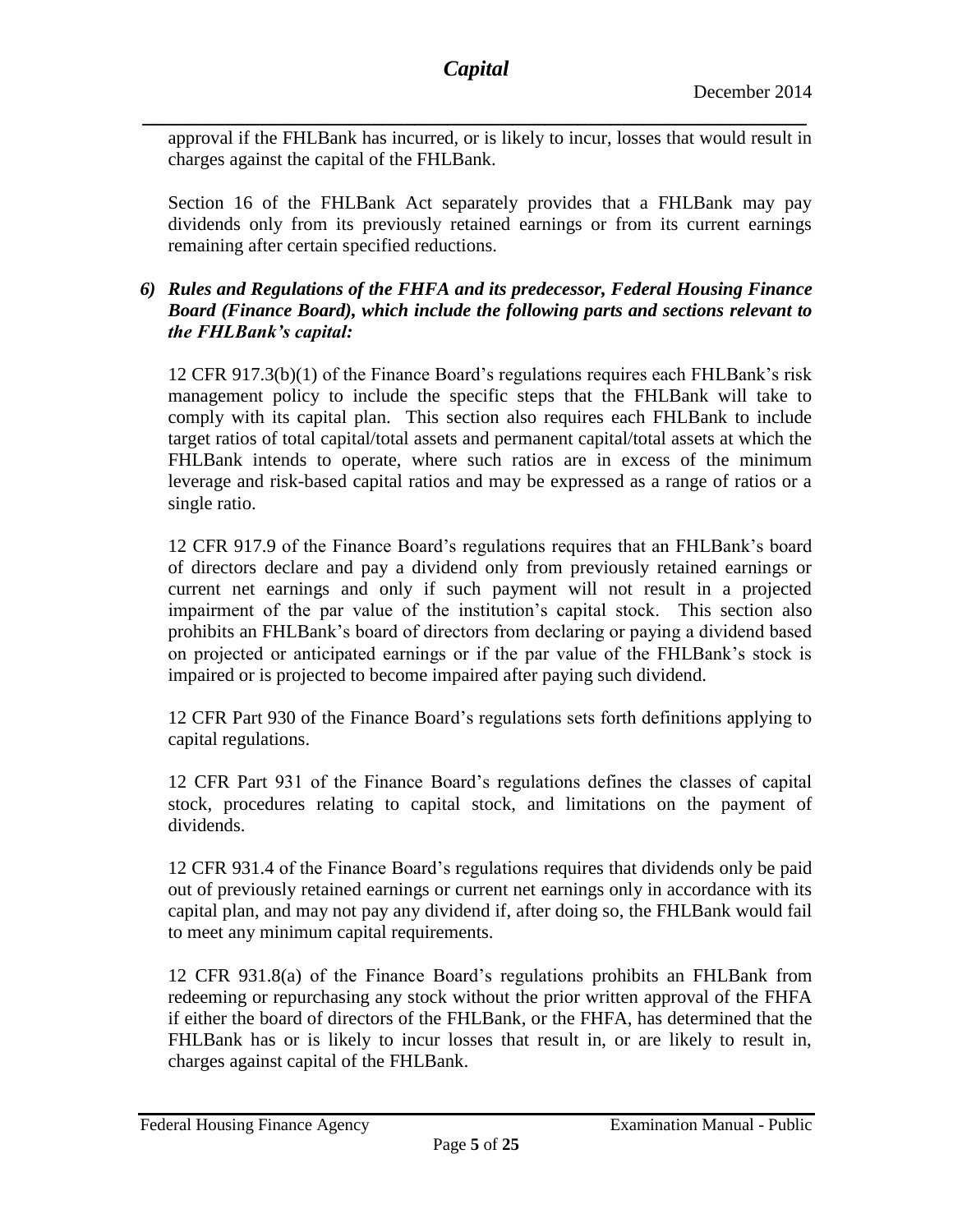12 CFR 932 of the Finance Board's regulations defines minimum total capital, leverage capital, and risk-based capital requirements, as well as guidance on how each capital requirement is calculated.

12 CFR 933 of the Finance Board's regulations requires the board of directors of each FHLBank to submit a capital plan to the Finance Board for approval which complies with 12 CFR 931, and which has sufficient total and permanent capital to comply with the regulatory capital requirements of 12 CFR 932.

12 CFR 1229 of the FHFA's regulations establishes capital classifications for Prompt Corrective Action and provides restrictions and remedies required by the FHLBanks in accordance with their capital classification.

12 CFR 1237.12 of the FHFA's regulations prohibits capital distributions for any regulated entity while in Conservatorship without the approval of the Director.

12 CFR 1261.4(a) of the FHFA regulations requires an FHLBank to file an annual capital stock report with the FHFA that provides information on its members' capital stock. FHFA uses the information on the members' stockholdings in allocating member directorships among the states in each FHLBank's district.

12 CFR 1263.23(b) of the FHFA's regulations prohibits any FHLBank with outstanding excess stock greater than 1 percent of its total assets from declaring or paying any stock dividends or otherwise issuing any excess stock. 12 CFR 1263.23(b) also prohibits any FHLBank from issuing excess stock, if after issuance, its outstanding excess stock would be greater than 1 percent of its total assets.

*7) Rules and Regulations of the FHFA (12 CFR Part 1236):* FHFA's final rule on Prudential Management and Operations Standards (PMOS), Standards 1, 8 and 10 establish the need for the regulated entities to ensure processes are in place to appropriately identify, manage, monitor, and control risk exposures and the need for a regulated entity to maintain financial records in compliance with Generally Accepted Accounting Principles.

## *8) Advisory Bulletins of the Federal Housing Finance Board that provide supervisory guidance relating to capital include the following:*

Advisory Bulletin 03-04, dated March 18, 2003, provides guidance on what FHLBanks should include in capital plan amendment submissions for FHFA approval. The advisory bulletin also describes the amount of time that will likely be necessary to complete the FHFA's review of the FHLBank's submission.

Advisory Bulletin 03-08, dated August 18, 2003, requires the board of directors to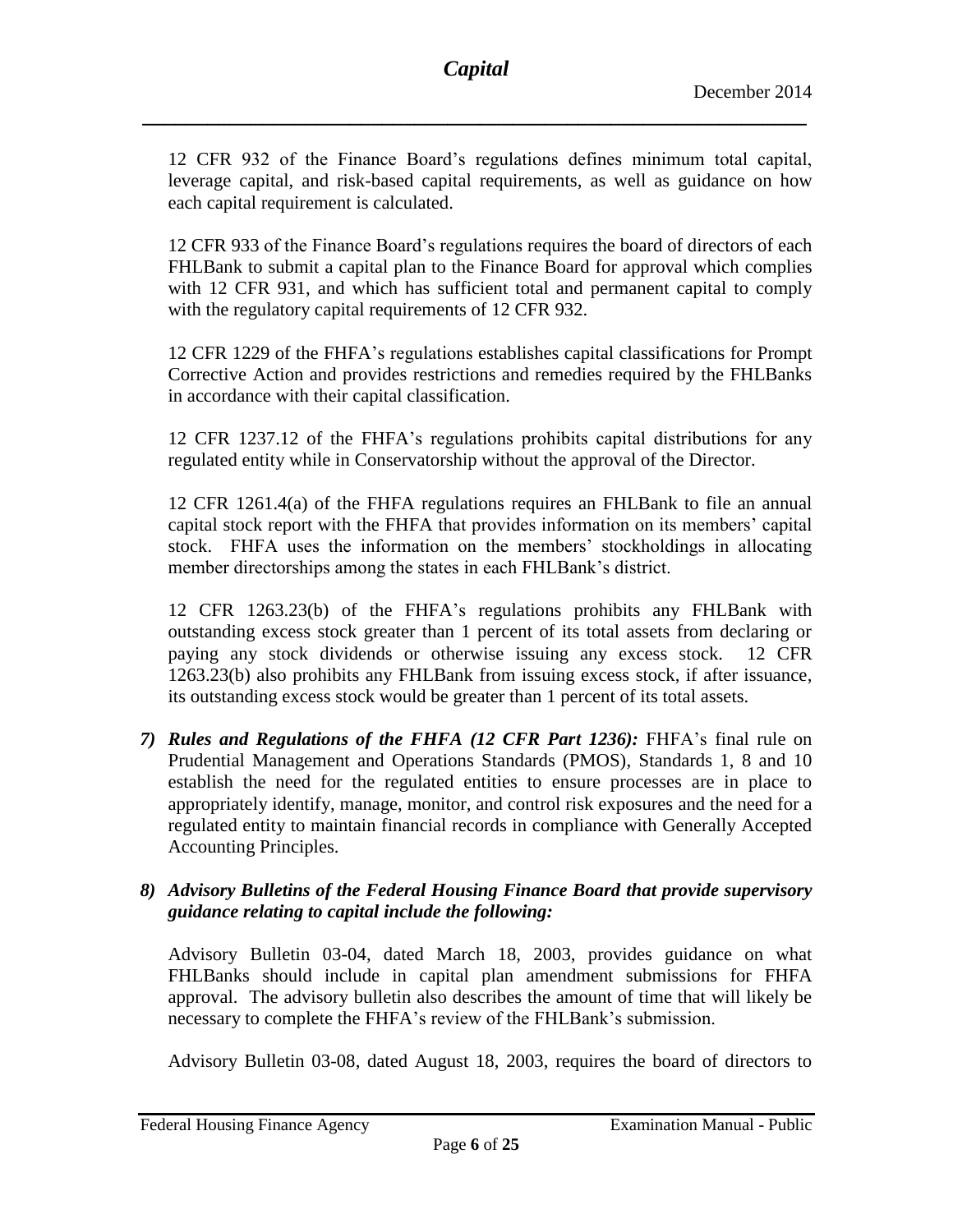adopt a retained earnings policy and to review the FHLBank's analysis of the adequacy of its retained earnings.

Advisory Bulletin 09-01, dated July 20, 2009, provides guidance regarding the disclosure of preliminary capital classifications for Prompt Corrective Action.

#### **Issues Specific to the Regulated Entities**

#### *Capital Adequacy*

The FHLBanks and the Enterprises are subject to capital regulations requiring minimum regulatory capital levels. When assessing the adequacy of capital, it is important to consider factors that may require the regulated entity to maintain capital at a higher level than the regulatory minimums. The following provides a summary of factors that may be considered when evaluating capital. A particular factor may not be applicable to all regulated entities given the inherent differences between the Enterprises and the FHLBanks.

#### Overall Financial Condition of the Regulated Entity

A regulated entity's operations and overall financial condition are important in the assessment of capital. Asset quality problems can quickly deplete capital. Poor earnings performance can hinder capital formation. Poor internal controls could lead to losses that could potentially impair capital. Examiner judgment is required to review capital adequacy in relation to the overall financial condition. The examiner should consider the level of capital in relation to the risks on balance sheet and off balance sheet. Each regulated entity should have adequate modeling capabilities to establish its risk appetite and assess its capital needs, including under stress scenarios, and evaluate potential risks to capital. In addition, the assessment of capital should include consideration of the level, quality, and trend of earnings; the reasonableness of dividends; sensitivity to interest rate risk; and volatility in capital and earnings caused by certain accounting standards.

#### Composition of Capital

The Enterprises were placed in Conservatorship in September 2008 because they were critically undercapitalized. They receive financial support from Treasury through the SPSPA and they are not expected to rebuild capital levels as all excess earnings are swept to Treasury in accordance with the SPSPA, as amended.

For the FHLBanks, the level of retained earnings is critically important, as it is available to absorb losses and protect the par value of the capital stock. Losses in excess of the level of retained earnings may impair the ability of the FHLBank to buy and sell stock at par. Advisory Bulletin 03-08 entitled *Capital Management and Retained Earnings* dated August 18, 2003 requires that each FHLBank assess the level of retained earnings at least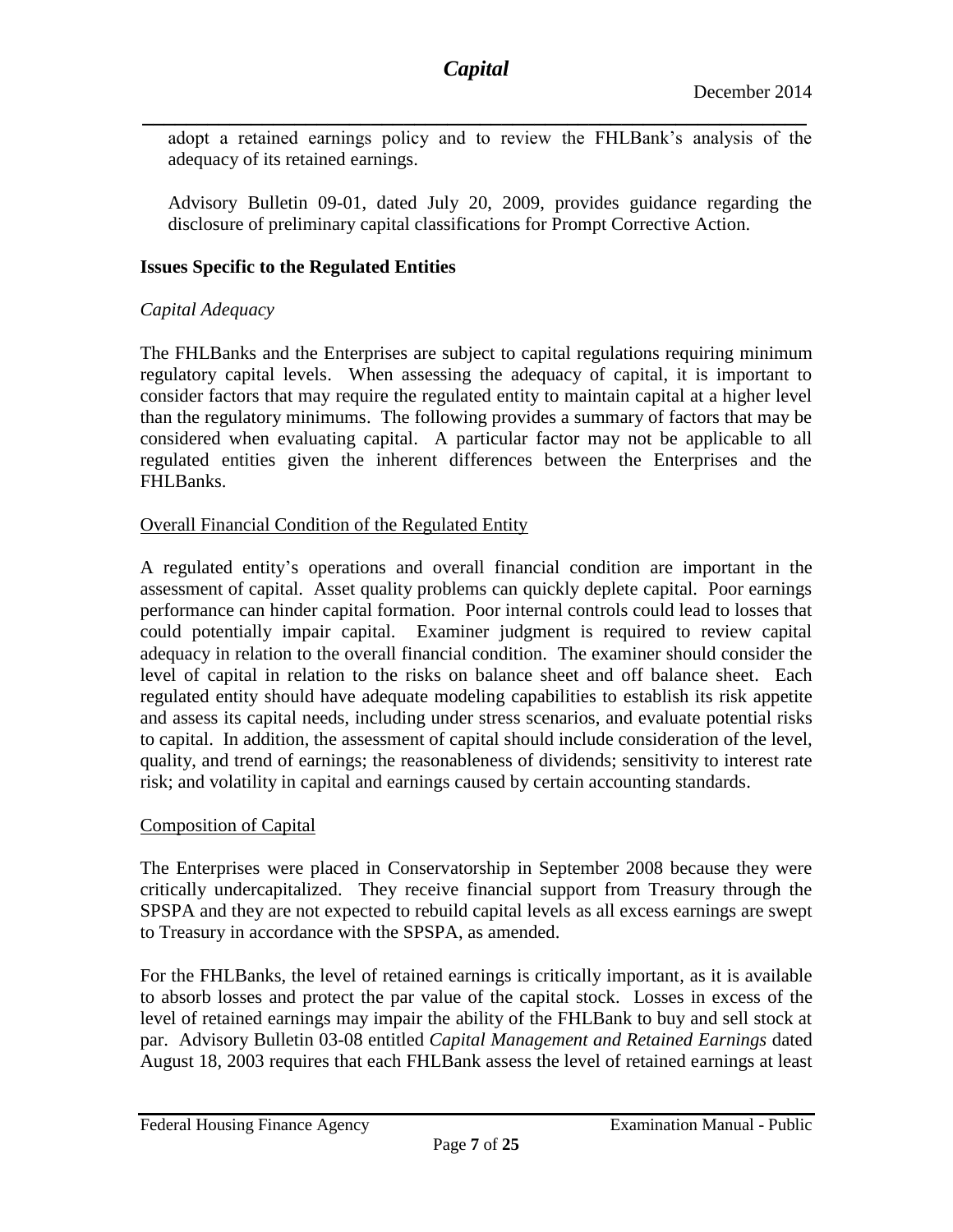*\_\_\_\_\_\_\_\_\_\_\_\_\_\_\_\_\_\_\_\_\_\_\_\_\_\_\_\_\_\_\_\_\_\_\_\_\_\_\_\_\_\_\_\_\_\_\_\_\_\_\_\_\_\_\_\_\_\_\_\_\_* annually in light of alternative possible future forecasts. When assessing the need for retained earnings, the FHLBank should consider potential risks that could directly affect capital needs. The greater the market, credit, or operational risk to an institution, the greater its need for retained earnings.

In addition, Advisory Bulletin 03-08 requires that each FHLBank adopt a retained earnings policy that specifies the priority the FHLBank places on retained earnings relative to dividends. Examiners should evaluate these forecasts and policies to ensure that they are reasonable and do not negatively stress the FHLBank's future capital position. Examiners should determine whether the level of excess stock or mandatory redeemable stock might affect future capital adequacy.

## *Capital Remedies*

The FHFA may use a variety of statutory tools to address capital deficiencies. When a regulated entity falls below a classification of Adequately Capitalized, FHFA will take action to address the capital deficiency, and the statutory tools available are linked to the capital classification level. Generally, a regulated entity must submit a capital plan if its capital adequacy becomes a concern, declines below thresholds established in the regulations, or if the Director uses discretionary authority either to lower the regulated entity's capital classification or to impose higher capital requirements.

# *Dodd Frank Act Stress Test (DFAST)*

Fannie Mae, Freddie Mac, and the FHLBanks are required to complete a DFAST commencing in 2014 (Section 165(i)(2) of the Dodd Frank Act and 12 CFR 1238.3 of the FHFA's Regulations). These stress tests require that the regulated entities utilize base line information and run scenarios to simulate severe and sudden, financial and economic events. The scenarios stress the regulated entities' abilities to absorb the financial impacts given the balance sheets' compositions and forecasted compositions at the time the regulatory stress tests are run. FHFA annually may supplement the rule with reporting schedules, Orders or instructions as necessary.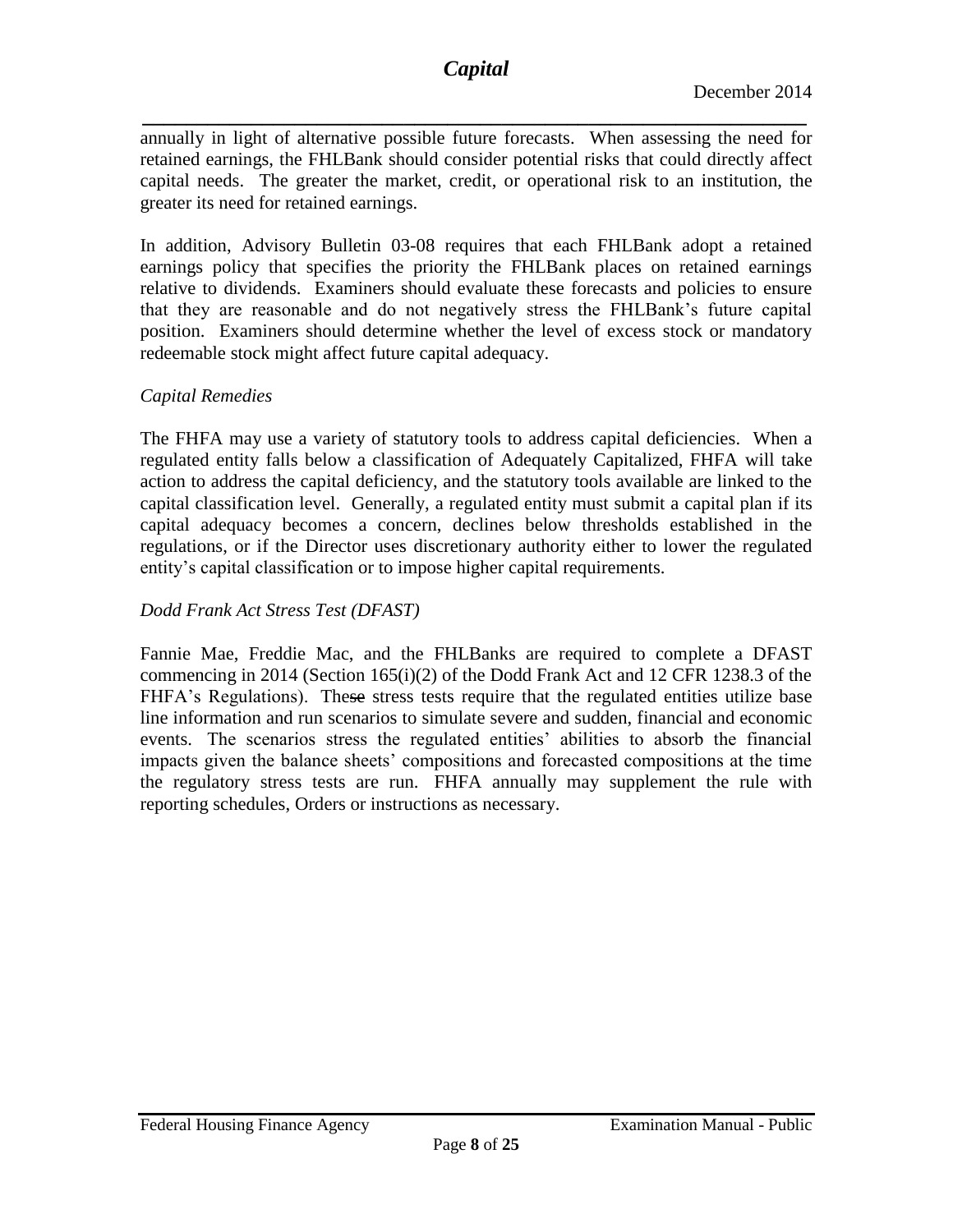## **Issues Specific to the FHLBanks**

### *Capital Components*

## Capital Stock

Members of the FHLBanks must purchase capital stock as a condition of membership (known as membership investment requirement). FHLBanks also may also require members to purchase capital stock when they engage in activities with the FHLBank, such as obtaining an advance or an acquired member asset. (See the *Advances and Collateral* and the *Acquired Member Assets* modules.) The FHLBank Act defines two classes of capital stock, Class A capital stock and Class B capital stock.

*Class A Capital Stock* is redeemable in cash at par six months following submission by a member of a written notice of its intent to redeem such shares.

*Class B Capital Stock* is redeemable in cash at par five years following submission by a member of a written notice of its intent to redeem such shares. Class B stock confers ownership interest in the retained earnings, surplus, undivided profits, and equity reserves of the FHLBank.

Each FHLBank establishes its membership investment requirements and activity stock requirements per class of stock in its capital structure plan. (see 12 CFR Part 933 of the Finance Board regulations.) An FHLBank may amend its capital structure plan to change its investment and activity stock, but the amendments must be approved by the FHFA before they may take effect. Advisory Bulletin 03-04, *Amendments to Capital Plans,* dated March 18, 2003 describes procedures for submitting an amendment to the FHFA for approval.

Capital stock also includes *mandatorily redeemable capital stock* and *excess capital stock*.

Mandatorily redeemable capital stock is defined as member capital stock that is subject to a redemption request. Although the FHFA considers mandatorily redeemable capital stock to be regulatory capital, Accounting Standards Codification (ASC) 480-10 *Distinguishing Liabilities from Equity* requires that it be reported as a liability and any dividends paid be reported as interest expense.

Excess capital stock - defined as capital stock of an FHLBank that exceeds the aggregate amount of capital stock that each individual FHLBank membership must hold in order to meet its investment and activity stock purchase requirements - may exist for a number of reasons, including changes in member borrowing activity, the accumulation of stock dividends, and restrictions on capital redemptions and repurchases. Excess capital stock is included in regulatory capital.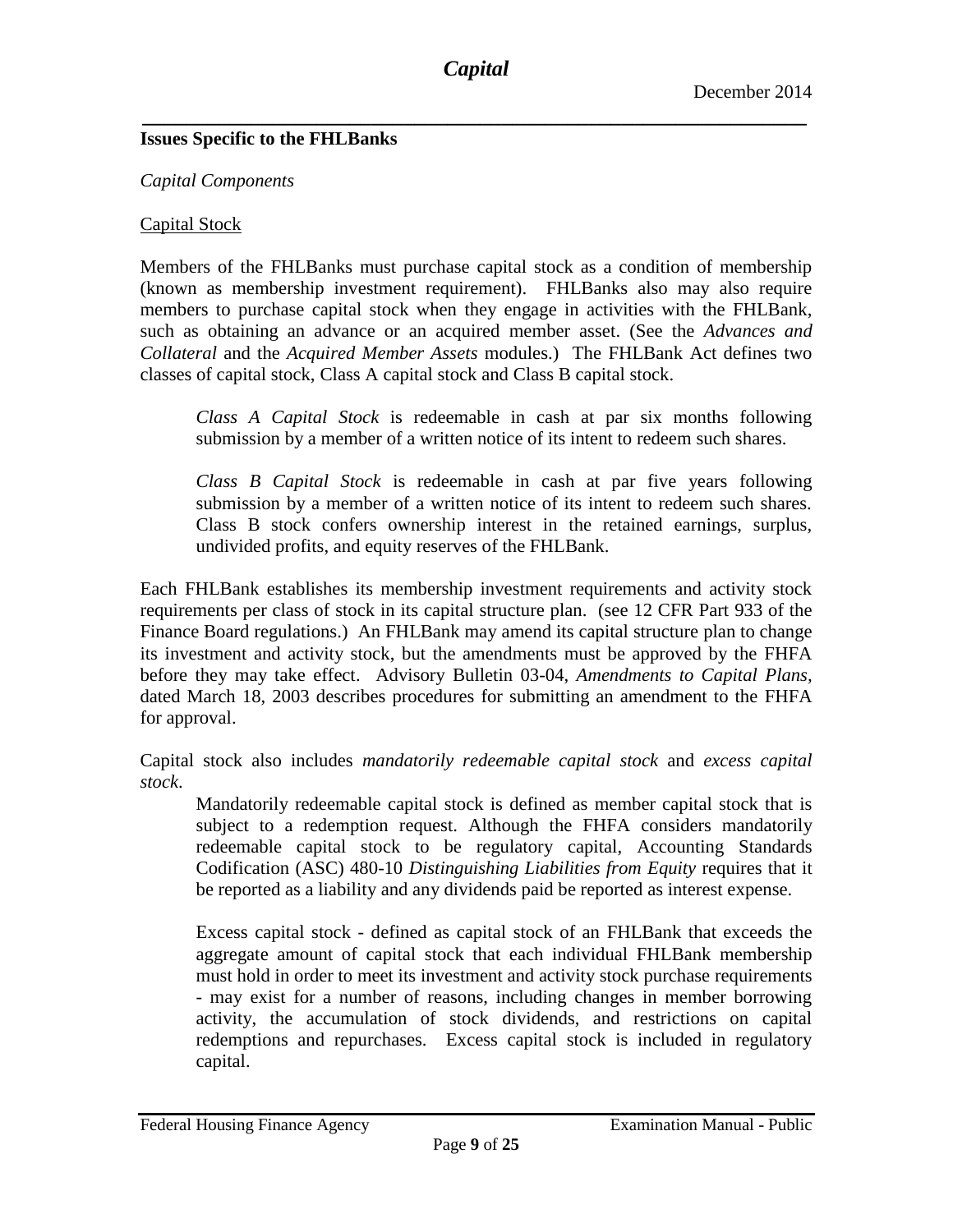## Retained Earnings

Retained earnings represent an important component of capital at the FHLBanks since members can redeem capital stock with proper notice or after the redemption period expires. Losses in excess of current period earnings are charged first to retained earnings. If losses exceed retained earnings, capital stock is impaired. The FHLBank would then determine if the impairment was temporary or other than temporary based upon applicable accounting guidance.

In 1989, Congress established the Resolution Funding Corporation (RefCorp) to provide funding to the Resolution Trust Corporation to finance its efforts to resolve the savings and loan crisis. RefCorp issued approximately \$30 billion of long-term bonds, the last of which was scheduled to mature in April 2030. Since 1999, all but two of the FHLBank's quarterly payments exceeded the \$75 million benchmark calculation required to pay the obligation in full by its original maturity. As a result, the FHLBanks have paid the obligation in full effective July 15, 2011.

Subsequent to the fulfillment of the RefCorp obligation, the FHFA approved amendments to each FHLBank's capital plan that requires each FHLBank to allocate 20 percent of its net income to a restricted retained earnings account until the restricted account reaches a target of one percent of that FHLBank's outstanding consolidated obligations. Under the retained earnings provisions, the FHLBanks are prohibited from paying dividends from restricted retained earnings.

#### Accumulated Other Comprehensive Income

Accumulated Other Comprehensive Income (AOCI) is included in the equity section of the balance sheet for GAAP purposes and is used to accumulate unrealized gains or losses. The two principal components of AOCI for the FHLBanks are unrealized gains and losses on available for sale securities and the non-credit portion of other than temporary impairment on private-label mortgage-backed securities. The calculation of regulatory capital excludes AOCI.

#### *Regulatory Capital versus GAAP Capital*

Differences exist between capital reported by the FHLBanks on financial statements under GAAP and regulatory capital per FHFA regulations. The following table indicates similarities and differences between the capital measures.

| <b>Component</b>              | <b>Regulatory Capital</b> | <b>GAAP Capital</b> |
|-------------------------------|---------------------------|---------------------|
| Capital Stock – Membership    | Yes                       | Yes                 |
| <b>Investment Requirement</b> |                           |                     |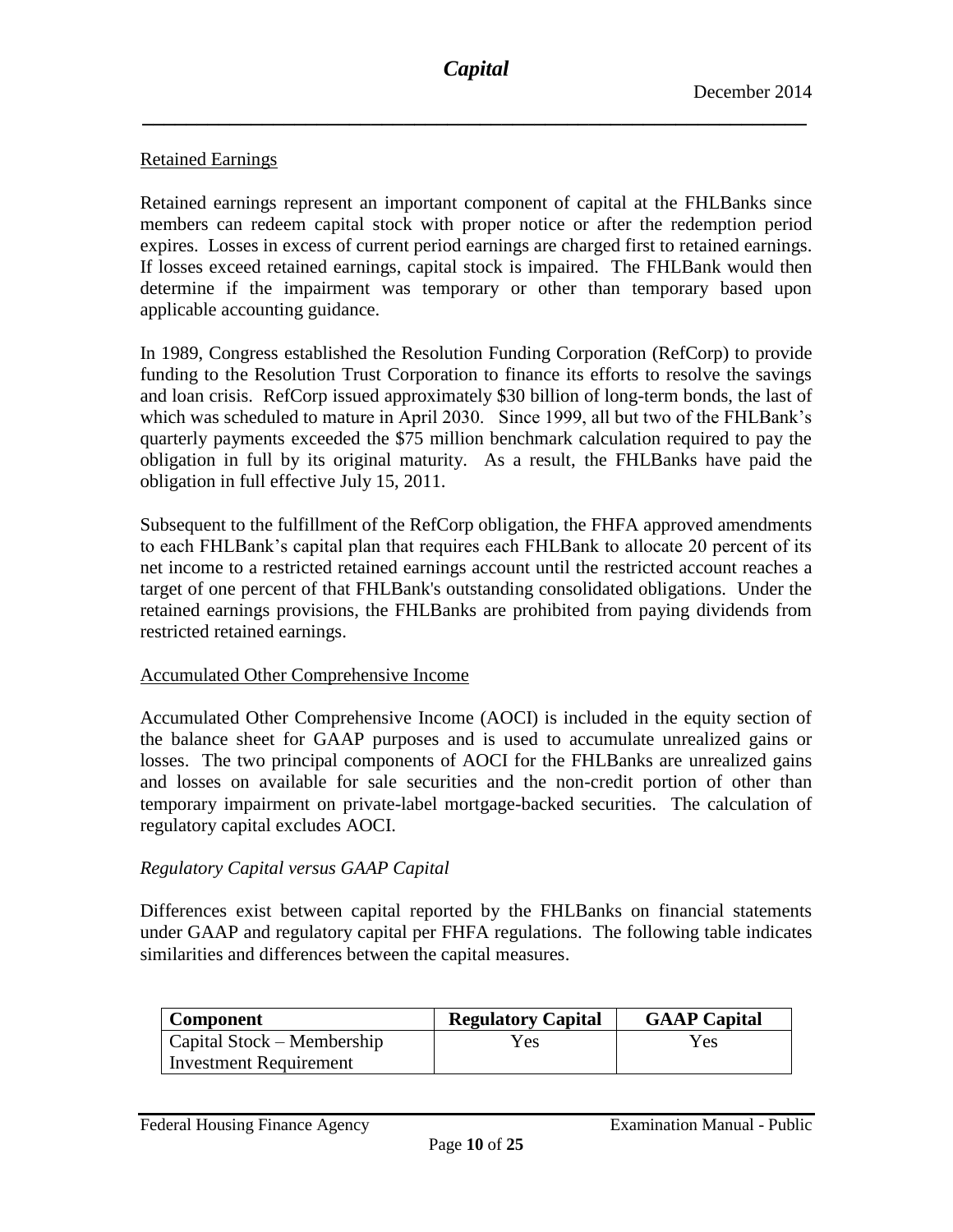| Capital Stock - Activity     | Yes            | Yes            |
|------------------------------|----------------|----------------|
| Requirement                  |                |                |
| Capital Stock - Excess Stock | Yes            | Yes            |
| Capital Stock - Mandatorily  | Yes            | N <sub>0</sub> |
| Redeemable Capital Stock     |                |                |
| <b>Retained Earnings</b>     | Yes            | <b>Yes</b>     |
| <b>Accumulated Other</b>     | N <sub>0</sub> | <b>Yes</b>     |
| Comprehensive Income         |                |                |

## *Regulatory Capital Requirements*

The FHLBanks are required to maintain capital that is sufficient to cover the credit risk, market risk, and operational risk to which the FHLBank is subject. The FHLBank Act requires that the FHLBanks meet both a leverage capital requirement and a risk-based capital requirement.

## Permanent Capital Definition

The FHLBank Act defines "permanent capital" as the amounts paid for an FHLBank's Class B stock and the FHLBank's retained earnings as determined in accordance with GAAP.

### Total Capital Definition

The FHLBank Act defines "total capital" to include permanent capital, the amounts paid for Class A stock, any general allowance for losses that are not held against specific assets (as determined in accordance with GAAP and FHFA regulations), and any other amounts available to absorb losses that the FHFA determines by regulation to be appropriate to be included in capital. (The FHFA has not determined "any other amounts available to absorb losses" to be appropriate to be included in capital.)

FHFA regulations require that "general allowance for loan losses" be consistent with GAAP and not include any amounts held against specific assets or class of assets, such as AMA, of the FHLBank.

#### Total Capital Requirement

Each FHLBank is required to maintain a ratio of total capital to total assets of no less than 4 percent. Each FHLBank is also required to maintain a leverage ratio of total capital to total assets of 5 percent. In calculating the leverage ratio, the amounts paid in for Class B stock and the amounts of retained earnings (permanent capital) are multiplied by 1.5 percent, and all other items of total capital are included at face value.

Risk-Based Capital Requirement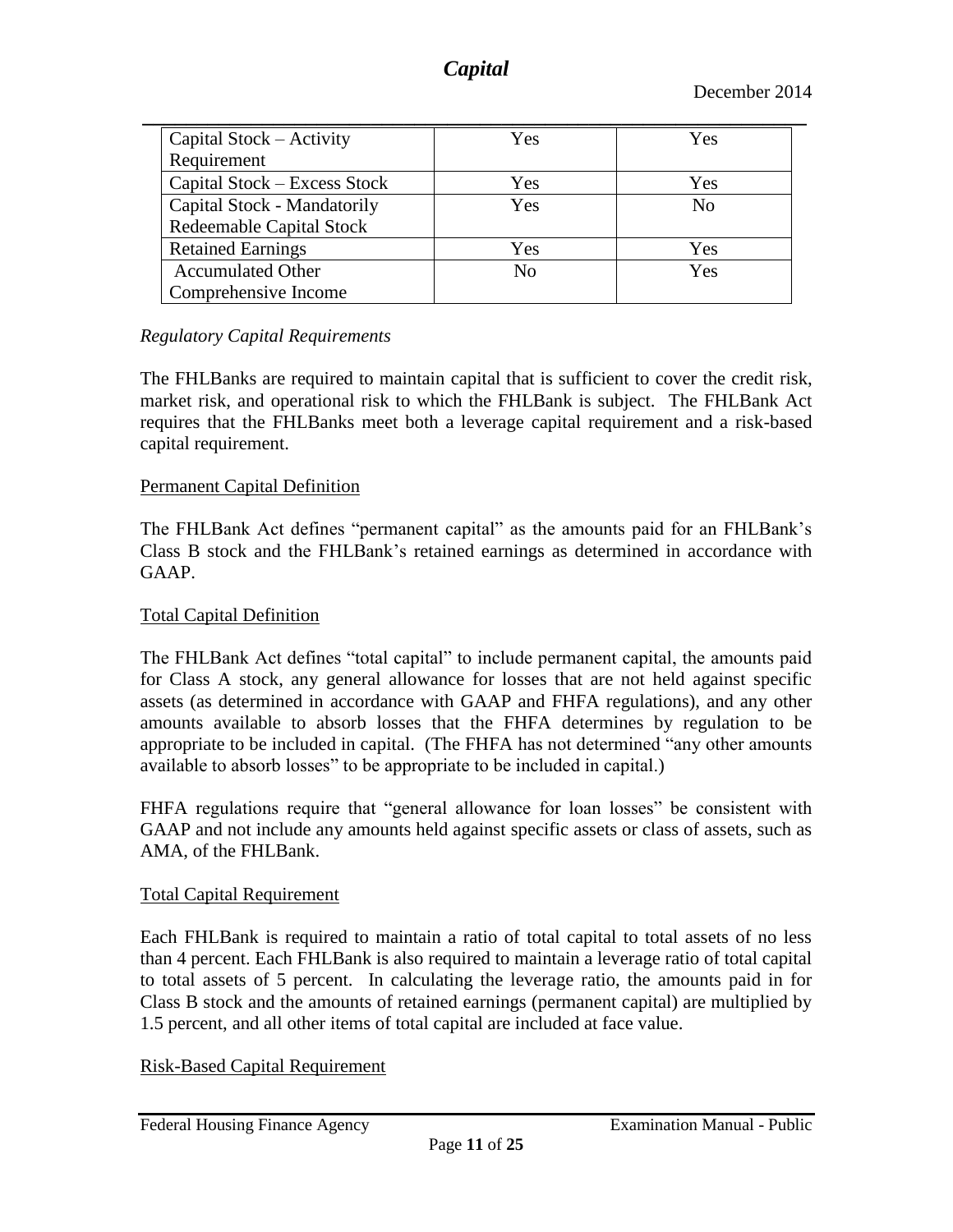Each FHLBank is required to maintain permanent capital in an amount that is sufficient, as determined in accordance with Finance Board regulations, to cover the credit, market, and operational risks to which the FHLBank is subject, as set forth below.

*Credit risk capital requirement* - Equal to the sum of the FHLBank's credit risk capital charges for all on-balance sheet assets, off-balance items, and derivatives contracts. Section 932.4 of the Finance Board's regulations sets forth the specific requirements for calculating the credit risk capital requirement.

*Market risk capital requirement -* Equal to the sum of (1) the market value of the FHLBank's portfolio at risk, estimated by the FHLBank's approved internal risk model and (2) the amount by which the FHLBank's current market value of total capital is less than 85 percent of the FHLBank's book value of total capital. Section 932.5 of the Finance Board's regulations sets forth the specific requirements for calculating the market risk capital requirement.

*Operational risk capital requirement* - Equal to 30 percent of the sum of the FHLBank's credit and market risk capital requirements. Section 932.6 of the Finance Board's regulations sets forth this requirement and allows an FHLBank to substitute an alternative method for calculating operational risk if such method is approved by the FHFA.

## Other Regulatory Requirements

*Capital Plans* – The 1999 amendments to the FHLBank Act required the board of directors of each FHLBank to submit, not later than October 29, 2001, to the Finance Board a plan to implement a new capital structure for the FHLBank. Each FHLBank's capital structure plan must comply with the requirements of Part 931, regarding FHLBank Capital Stock, and must result in the FHLBank having sufficient total and permanent capital to comply with the regulatory capital requirements of Part 932 regarding FHLBank Capital Requirements. As of January 1, 2012, all FHLBanks have implemented approved capital plans.

*Target Operating Ratios* - Section 917.3(b)(1) of Finance Board regulations requires the FHLBanks to set target ratios of total regulatory capital to total assets and permanent capital to total assets at which the FHLBank intends to operate. These target ratios should be in excess of the minimum leverage and risk-based capital ratios. The target ratios are to be included in the FHLBank's risk management policy.

*Dividends* – Section 917.9 and 931.4 of the Finance Board regulations allow an FHLBank to declare or pay dividends on Class A or Class B stock only out of previously retained earnings or current net earnings and may not declare or pay a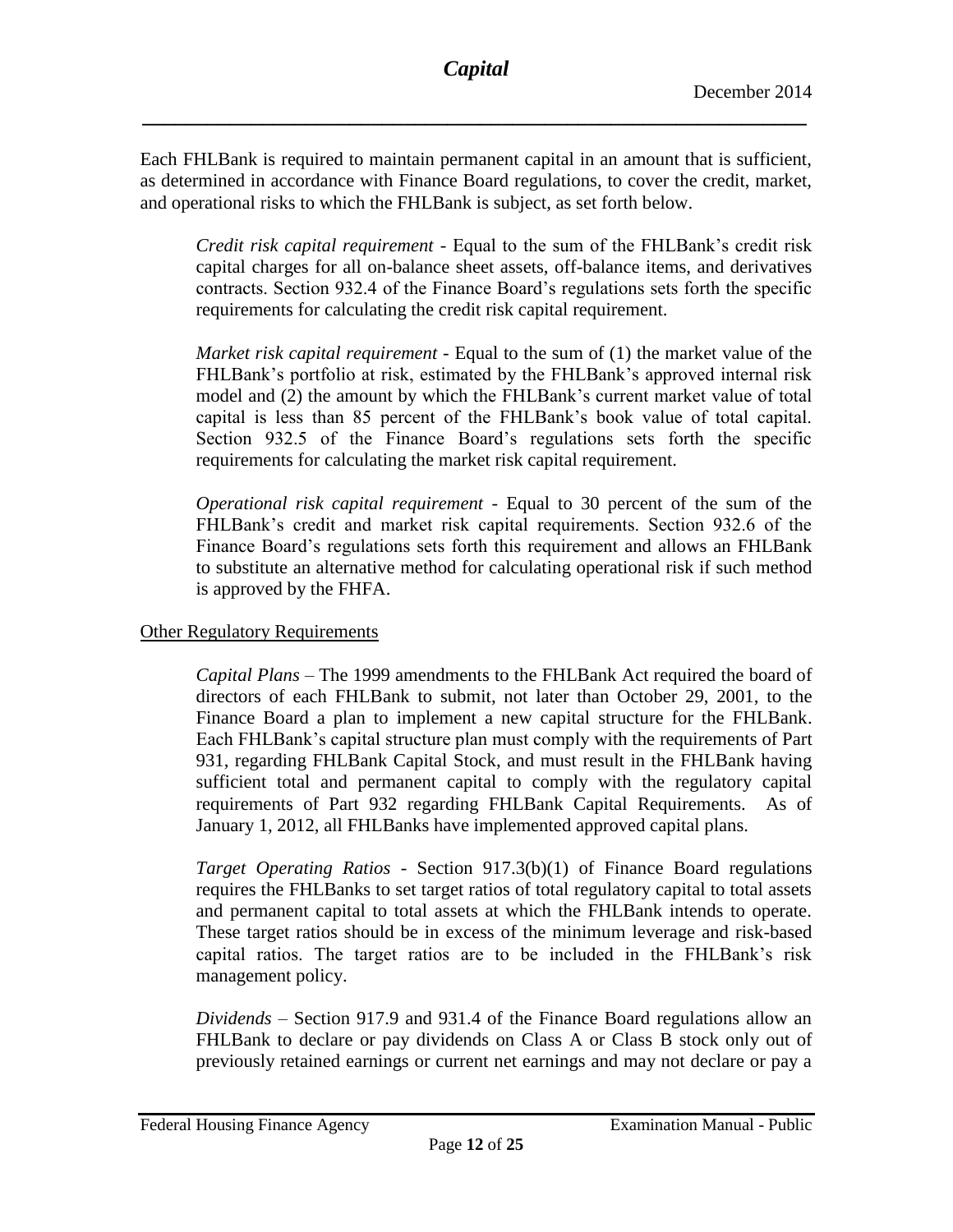*\_\_\_\_\_\_\_\_\_\_\_\_\_\_\_\_\_\_\_\_\_\_\_\_\_\_\_\_\_\_\_\_\_\_\_\_\_\_\_\_\_\_\_\_\_\_\_\_\_\_\_\_\_\_\_\_\_\_\_\_\_* dividend if the par value of the FHLBank's stock is impaired or is projected to become impaired after paying such dividend. Dividends must conform to the FHLBank's capital plan, although the capital plan may establish different dividend rates or preferences for each class or subclass of stock.

*Excess Stock Threshold* - Section 1263.23(b) of the FHFA regulations prohibits any FHLBank with outstanding excess stock greater than 1 percent of its total assets from declaring or paying any stock dividends or otherwise issuing any excess stock. Section 1263.23(b) also prohibits any FHLBank from issuing excess stock if, after issuance, its outstanding excess stock would be greater than 1 percent of its total assets.

# *Prompt Corrective Action*

12 CFR Part 1229 of the FHFA's regulations sets forth standards and remedies under the Prompt Corrective Action rule for the FHLBanks.

Each quarter, the FHFA's Director determines each FHLBank's capital classification in accordance with the following PCA definitions:

*Adequately capitalized* - Except where the Director has exercised authority to reclassify an FHLBank, an FHLBank shall be considered adequately capitalized if, at the time of the determination under 12 CFR 1229.2(a), the FHLBank has sufficient permanent and total capital, as applicable, to meet or exceed its riskbased and minimum capital requirements.

*Undercapitalized* - Except where the Director has exercised authority to reclassify an FHLBank, an FHLBank shall be considered undercapitalized if, at the time of the determination under 12 CFR 1229.2(a), the FHLBank does not have sufficient permanent or total capital, as applicable, to meet any one or more of its risk-based or minimum capital requirements but such deficiency is not of a magnitude to classify the FHLBank as significantly undercapitalized or critically undercapitalized.

*Significantly undercapitalized* - Except where the Director has exercised authority to reclassify an FHLBank, an FHLBank shall be considered significantly undercapitalized if, at the time of the determination under 12 CFR 1229.2(a), the amount of permanent or total capital held by the FHLBank is less than 75 percent of what is required to meet any one of its risk-based or minimum capital requirements but the magnitude of the FHLBank's deficiency in total capital is not sufficient to classify it as critically undercapitalized.

*Critically undercapitalized* - Except where the Director has exercised authority to reclassify an FHLBank, an FHLBank shall be considered critically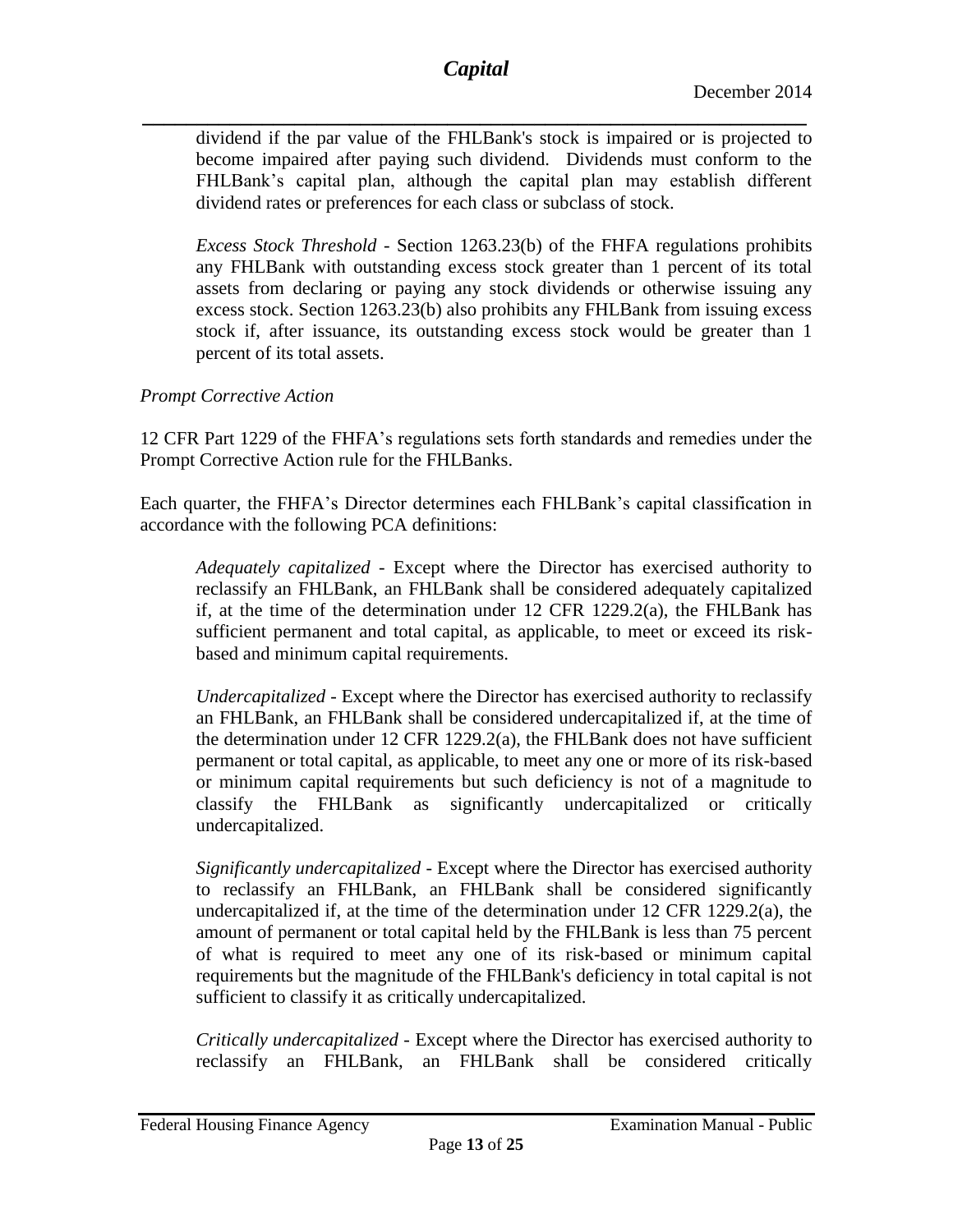*\_\_\_\_\_\_\_\_\_\_\_\_\_\_\_\_\_\_\_\_\_\_\_\_\_\_\_\_\_\_\_\_\_\_\_\_\_\_\_\_\_\_\_\_\_\_\_\_\_\_\_\_\_\_\_\_\_\_\_\_\_* undercapitalized if, at the time of the determination under 12 CFR 1229.2(a), the total capital held by the FHLBank is less than or equal to the critical capital level for an FHLBank as defined under 12 CFR 1229.1.

The regulation provides discretionary reclassification authority to the Director and specifies certain restrictions and remedies under PCA. An adequately capitalized FHLBank may not make a capital distribution if after doing so the FHLBank's capital would not be sufficient to maintain a classification of adequately capitalized. If an FHLBank becomes undercapitalized, significantly undercapitalized, or critically undercapitalized, the FHLBank must submit a capital restoration plan to the FHFA. The regulation also places limits on capital distributions, asset growth, new business activities, and executive officer compensation depending on the capital classification.

Advisory Bulletin 2009-AB-01, *Disclosure of Preliminary Capital Classifications* dated July 20, 2009 states that preliminary capital classifications should be treated as unpublished information under Part 911 of the Finance Board's regulations and provides guidance as to when the preliminary capital classification should be disclosed in financial statements. Note that Part 911 of the Finance Board regulations has been replaced by Part 1214 of the FHFA regulations, and that the term "unpublished information" has been replace by the term "confidential supervisory information." Capital classifications of the FHLBanks would be considered to be "confidential supervisory information" and subject to the prohibitions on disclosure, without the Director's written approval, in Section 1214.3.

#### **Issues Specific to the Enterprises**

#### *Capital Components*

The statutory components of capital under the Safety and Soundness Act include:

#### Common Stock

The Enterprises were authorized to issue common stock; during Conservatorship they are not permitted to do so without the approval of the FHFA and Treasury. The par value of the outstanding shares of common stock is included in capital.

#### Non-Cumulative Perpetual Preferred Stock

The Enterprises were authorized to issue non-cumulative perpetual preferred stock; during Conservatorship they are not allowed to do this without approval of the FHFA and Treasury. The par value of such preferred stock is reflected in this capital account. Preferred stock has preference over common stock for dividend payments and in the event of liquidation. Perpetual preferred stock has no fixed date on which invested capital will be returned to the shareholder, although there are redemption privileges held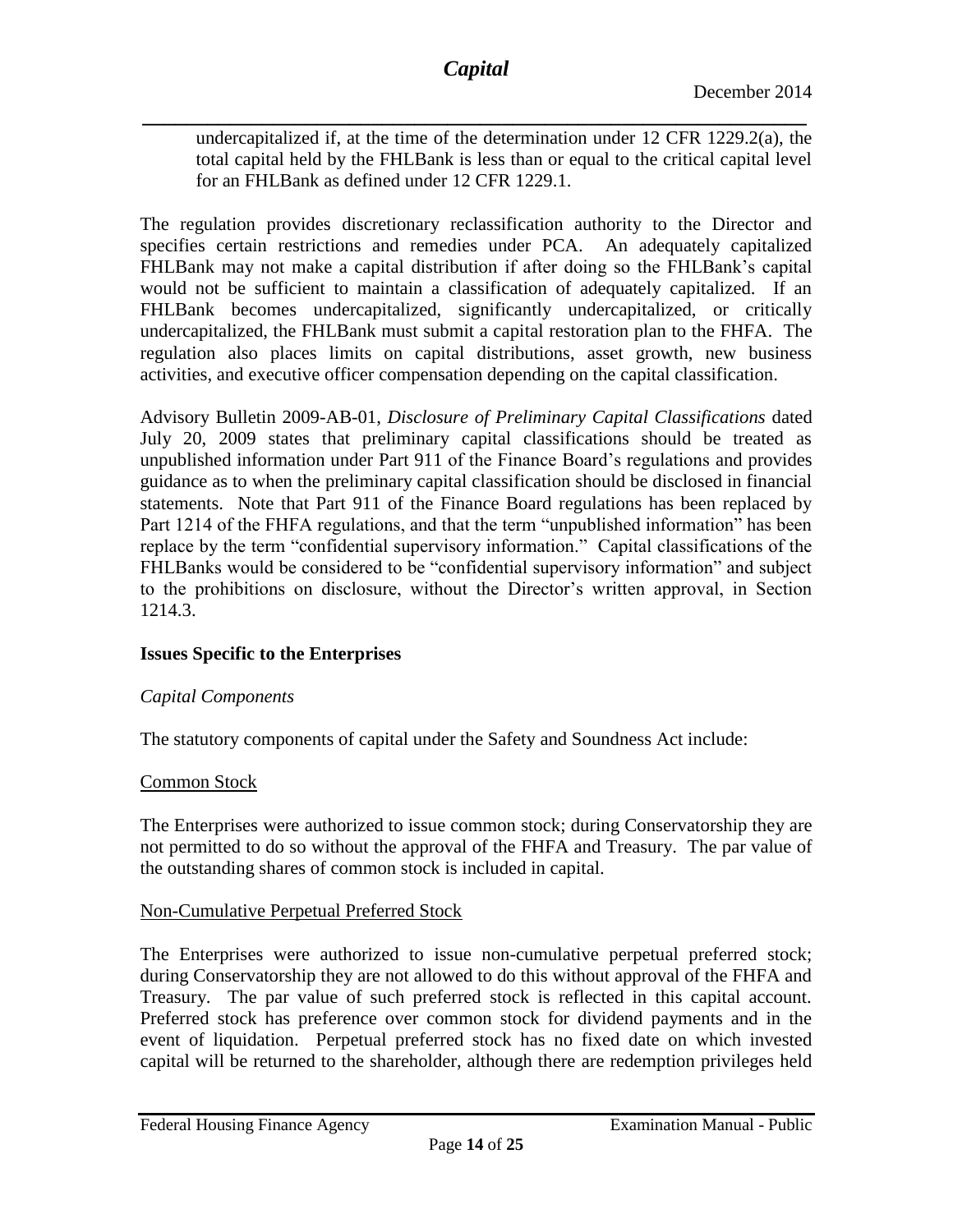*\_\_\_\_\_\_\_\_\_\_\_\_\_\_\_\_\_\_\_\_\_\_\_\_\_\_\_\_\_\_\_\_\_\_\_\_\_\_\_\_\_\_\_\_\_\_\_\_\_\_\_\_\_\_\_\_\_\_\_\_\_* by the Enterprises. Non-cumulative preferred stock means that dividends will not accumulate if undeclared and paid.

#### Paid-in Capital for Common and Preferred Stock

Paid-in capital represents the premium paid over and above par value for the purchase of common stock or preferred stock. Paid in capital for common stock and non-cumulative perpetual preferred stock is included in regulatory capital; paid in capital for cumulative perpetual preferred stock is not included in regulatory capital.

#### Retained Earnings

Retained earnings represent the cumulative amount of earnings not paid out as dividends.

#### Accumulated Other Comprehensive Income

Accumulated Other Comprehensive Income (AOCI) is included in the GAAP equity section of the financial statements. It is used to accumulate unrealized gains or losses. The two principal components of AOCI for the Enterprises are unrealized gains and losses on available for sale (AFS) securities and the non-credit portion of other than temporary impairment (OTTI) on private-label mortgage-backed securities. If regulatory capital was calculated for the Enterprises, AOCI would be excluded from the calculation.

#### *Regulatory Capital versus GAAP Capital*

Differences exist between capital reported by the Enterprises on financial statements under GAAP and regulatory capital per regulations. The following table indicates where these definitions are the same and where they differ.

| <b>GAAP Capital</b>                   | <b>Regulatory Capital</b>             |
|---------------------------------------|---------------------------------------|
| Common Stock – Par value              | Common Stock – Par Value              |
| Non-Cumulative Perpetual              | Non-Cumulative Perpetual              |
| Preferred Stock – Par Value           | Preferred Stock – Par Value           |
| <b>Cumulative Perpetual Preferred</b> | N/A                                   |
| Stock – Par Value                     |                                       |
| Paid-in Capital – Common              | Paid-in Capital – Common              |
| <b>Stock</b>                          | <b>Stock</b>                          |
| Paid-in Capital - Non-                | Paid-in Capital - Non-                |
| <b>Cumulative Perpetual Preferred</b> | <b>Cumulative Perpetual Preferred</b> |
| <b>Stock</b>                          | <b>Stock</b>                          |
| Paid-in Capital - Cumulative          | N/A                                   |
| <b>Perpetual Preferred Stock</b>      |                                       |
| <b>Trust Preferred Securities</b>     | N/A                                   |
| <b>Retained Earnings</b>              | <b>Retained Earnings</b>              |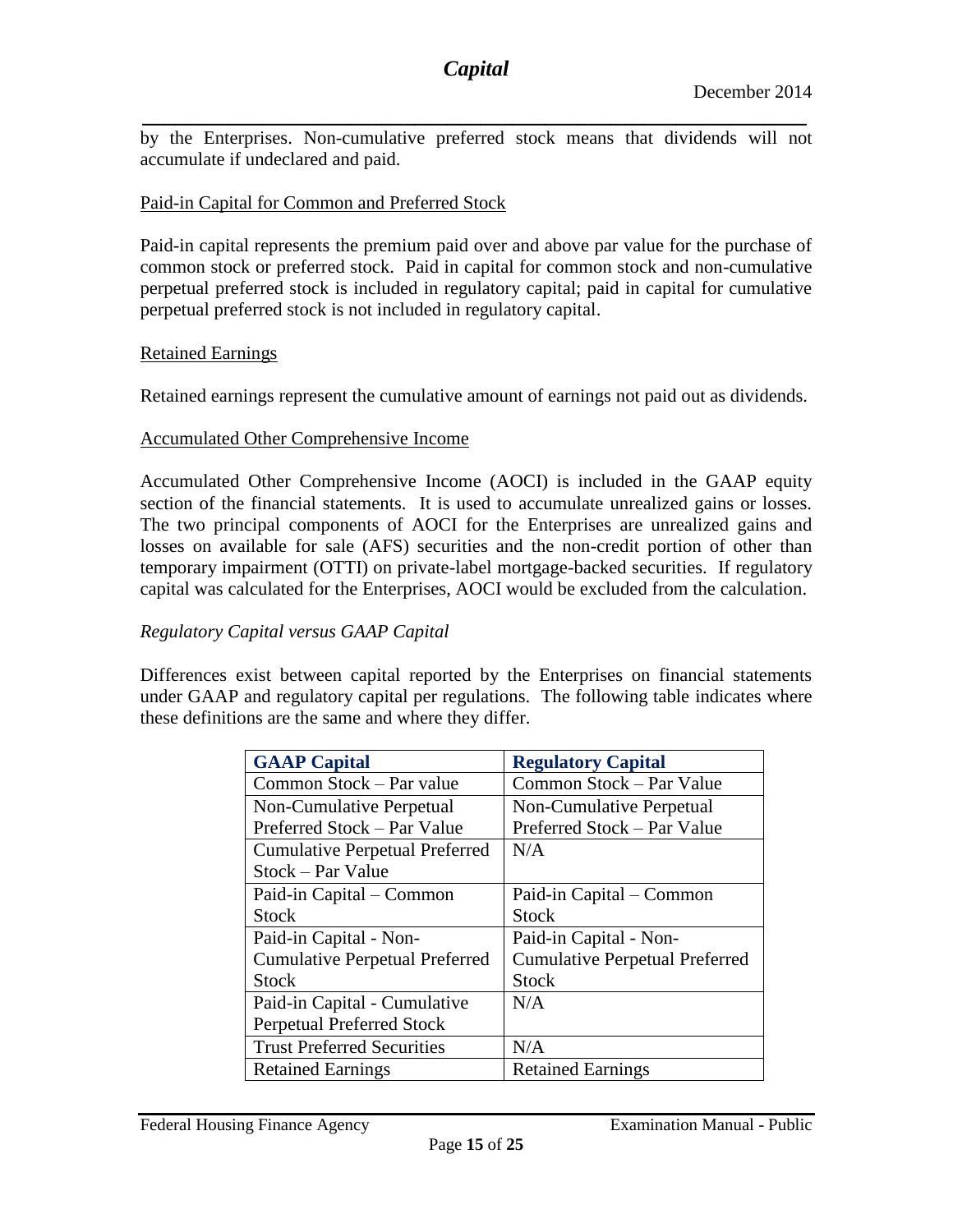| <b>Accumulated Other</b> | N/A |  |
|--------------------------|-----|--|
| Comprehensive Income     |     |  |

#### *Regulatory Capital Requirements*

The Enterprises are generally required to maintain minimum capital levels, as determined by regulations, to mitigate credit, market, interest rate and operational risks. As noted previously, the FHFA placed the Enterprises into Conservatorship in September 2008 and suspended capital classifications after the 3Q08 capital classification under the Safety and Soundness Act. Appropriate capital requirements will be implemented if and when the Enterprises exit Conservatorship. At this time, the FHFA monitors the capital needs of the Enterprises and authorizes special draws from Treasury pursuant to the SPSPAs to ensure each Enterprise maintains a positive GAAP net worth.

After Conservatorship, both Enterprises' common and preferred stocks were delisted from the New York Stock Exchange (NYSE). They currently trade in the over-thecounter market. Given the Conservatorships, FHFA suspended regulatory capital classifications. FHFA has not issued capital classifications since September 2008. Any capital needs (ensuring both Enterprises maintain positive GAAP net worth) are fulfilled by Treasury under the SPSPAs. Information about these agreements is available on the FHFA's website and in all SEC filings by the Enterprises.

The SPSPAs require the Enterprises to maintain positive GAAP net worth. Any need for funding will increase the Liquidation Preference Share price (the stock value) by an amount commensurate with the draw needs of the Enterprise. Under this arrangement, FHFA administers the draws and subsequent dividend payments to Treasury by the Enterprises.

Capital requirements for the Enterprises are discussed below; however, due to the Conservatorship, examiners need not conduct supervisory activities related to these requirements.

#### Core Capital

The Safety and Soundness Act defines core capital as (as determined in accordance with GAAP) the sum of the par or stated value of outstanding common stock; the par or stated value of outstanding perpetual, noncumulative preferred stock; paid-in capital; and retained earnings. The core capital of an Enterprise does not include any amounts that the Enterprise could be required to pay, at the option of investors, to retire capital instruments.

Total Capital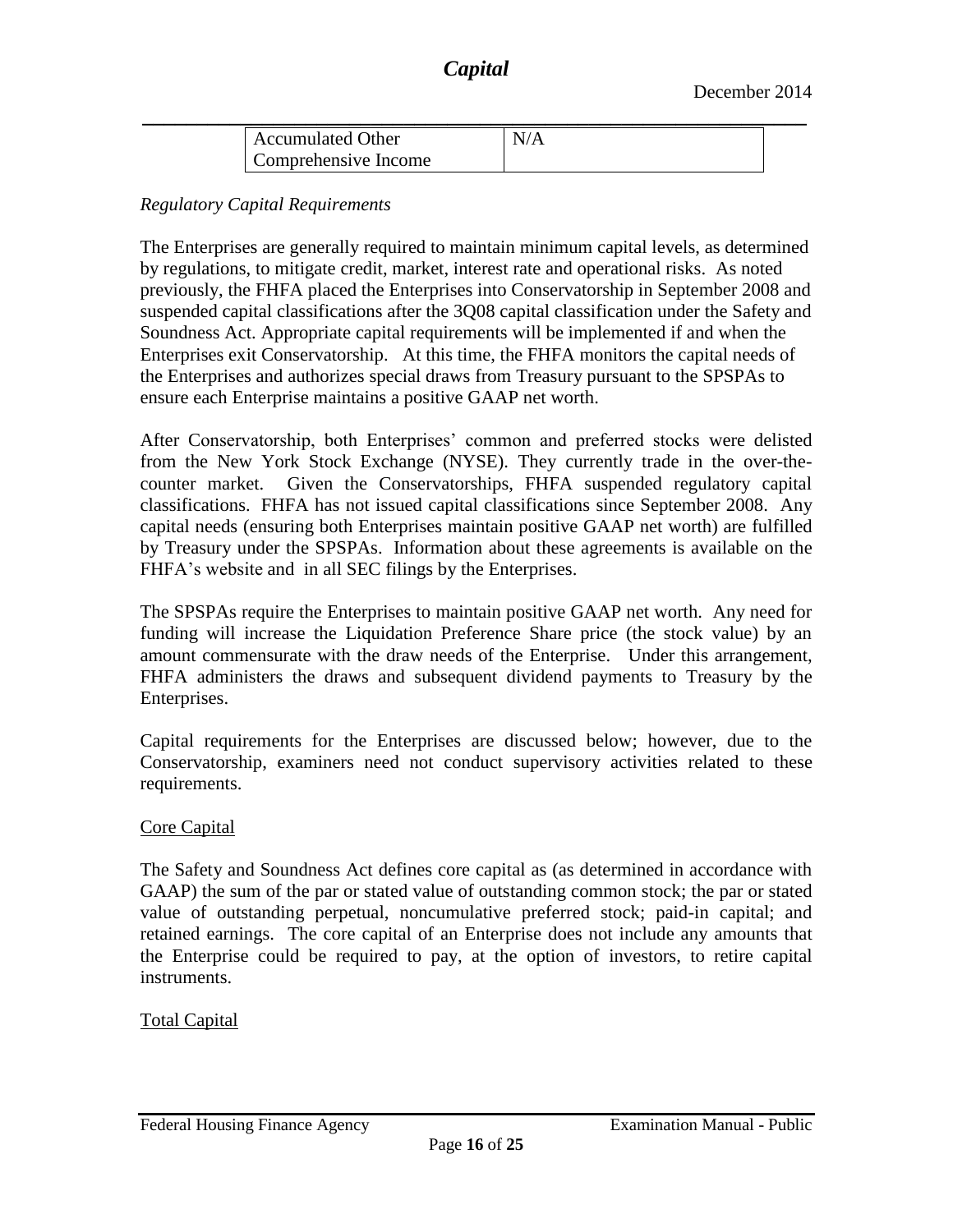*\_\_\_\_\_\_\_\_\_\_\_\_\_\_\_\_\_\_\_\_\_\_\_\_\_\_\_\_\_\_\_\_\_\_\_\_\_\_\_\_\_\_\_\_\_\_\_\_\_\_\_\_\_\_\_\_\_\_\_\_\_* This measure of capital is determined by summing core capital, the general allowance, and reserves the Director deems as part of total capital; it excludes specific reserves. For regulatory measurement purposes, total capital must exceed risk-based capital.

## Minimum Capital

The Safety and Soundness Act establishes a formulaic measurement of the Enterprises' on- and off-balance sheet assets. This is a measure to ensure that asset growth does not exceed a sustainable capital base and to ensure on and off balance sheet asset growth is effectively managed. The general calculation requires 2.5 percent of the on-balance sheet assets plus 0.45 percent of the adjusted off-balance sheet assets as the minimum capital requirement. The result is then compared to the Enterprise's core capital.

## Risk-Based Capital

The Enterprises were subject to a risk-based capital test prior to Conservatorship. It was published in 2001, implemented in 2002 and suspended in 2011. FHFA does not currently use this model.

FHFA previously required the Enterprises to maintain capital levels that exceeded estimates resulting from risk-based modeling of capital needs. An assessment of the Enterprise's capital requirements included estimating additional capital needs based on changing internal and external factors. The Safety and Soundness Act requires a capital measure that measures risk in the context of the overall portfolio, including the effectiveness of the Enterprise's risk management activities. The stress test simulated an Enterprise's financial performance over a 10-year period under severe economic conditions, including high levels of mortgage defaults, with associated losses and large, sustained movements in interest rates. The estimated capital required to survive the stress test is compared to the total capital figure. The total capital level must exceed the binding risk-based capital requirement. A shortfall results in an undercapitalized condition for an Enterprise.

#### *Prompt Corrective Action*

Standards and remedies for Prompt Corrective Action for the Enterprises are detailed in 12 CFR Part 1777 of OFHEO's rules and regulations.

The Safety and Soundness Act requires the FHFA's Director to determine the Enterprise's capital classification, on a quarterly basis. Since the Enterprises have been in Conservatorship, the capital classifications for each have been suspended. When the capital classifications were issued by FHFA, they were based upon the following:

*Adequately capitalized –* Except where the Director has exercised the authority to reclassify an Enterprise, an Enterprise shall be considered adequately capitalized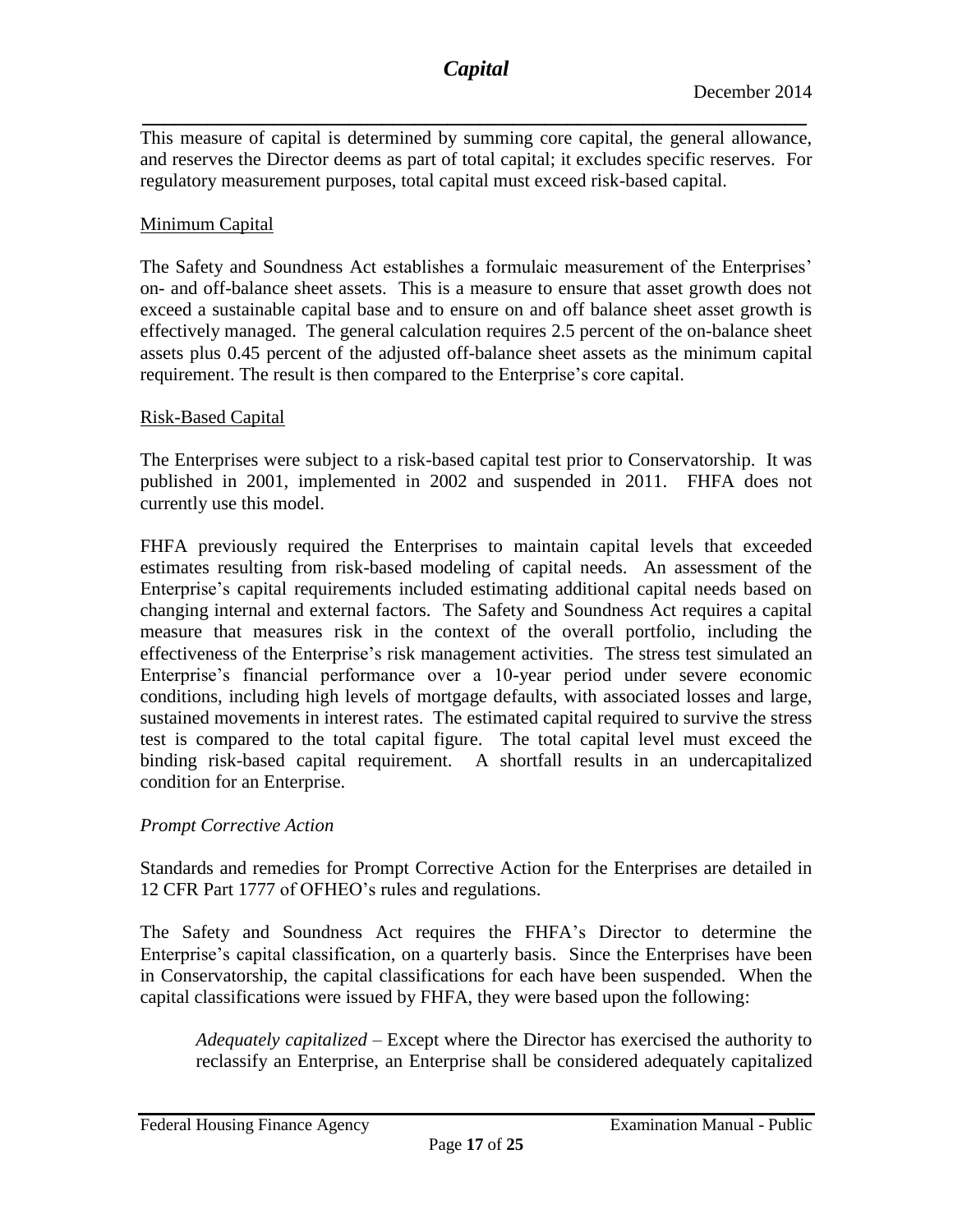*\_\_\_\_\_\_\_\_\_\_\_\_\_\_\_\_\_\_\_\_\_\_\_\_\_\_\_\_\_\_\_\_\_\_\_\_\_\_\_\_\_\_\_\_\_\_\_\_\_\_\_\_\_\_\_\_\_\_\_\_\_* if, at the time of the determination under 12 CFR 1777.21(a), the Enterprise holds total capital equaling or exceeding the risk-based capital level and holds core capital equaling or exceeding the minimum capital level.

*Undercapitalized* - Except where the Director has exercised the authority to reclassify an Enterprise, an Enterprise shall be considered undercapitalized if, at the time of the determination under 12 CFR 1777.21(a), the Enterprise holds total capital less than the risk-based capital level and holds core capital equaling or exceeding the minimum capital level.

*Significantly undercapitalized -* Except where the Director has exercised the authority to reclassify an Enterprise, an Enterprise shall be considered significantly undercapitalized if, at the time of the determination under 12 CFR 1777.21(a), the Enterprise holds core capital less than the minimum capital level and holds core capital equaling or exceeding the critical capital level.

*Critically undercapitalized -* Except where the Director has exercised the authority to reclassify an Enterprise, an Enterprise shall be considered critically undercapitalized if, at the time of the determination under 12 CFR 1777.21(a), the Enterprise holds core capital less than the critical capital level.

The capital regulations provide discretionary reclassification authority to the Director and specify certain restrictions and remedies under the PCA provisions. An Enterprise may not make a capital distribution if, after doing so, the Enterprise's total capital would be less than risk-based capital or the core capital of the Enterprise would be less than the minimum capital level without the prior approval of the FHFA. In addition, if the Enterprise is not classified as adequately capitalized, it shall make no capital distribution that would result in the Enterprise being classified into a lower capital classification than the one to which it is classified at the time of the distribution. Finally, if the Enterprise is classified as significantly or critically undercapitalized, it may not make any capital distribution without the prior written approval of the FHFA. If an Enterprise is classified as undercapitalized, significantly undercapitalized, or critically undercapitalized, the Enterprise must submit a capital restoration plan in writing to the FHFA.

# **Examination Guidance**

The workprogram for the Capital module is detailed below. If this module is included in the examination scope, the examiner must perform work steps sufficient in coverage to document the basis for conclusions on the quantity of risk and quality of risk management pertaining to this area. The Examiner is not required to perform each workstep, but must document the reason(s) for omitting a portion of the workprogram. Transaction testing, however, is mandatory and must evidence sufficient worksteps from Section 4, *Testing* to support the findings and conclusions from this examination module.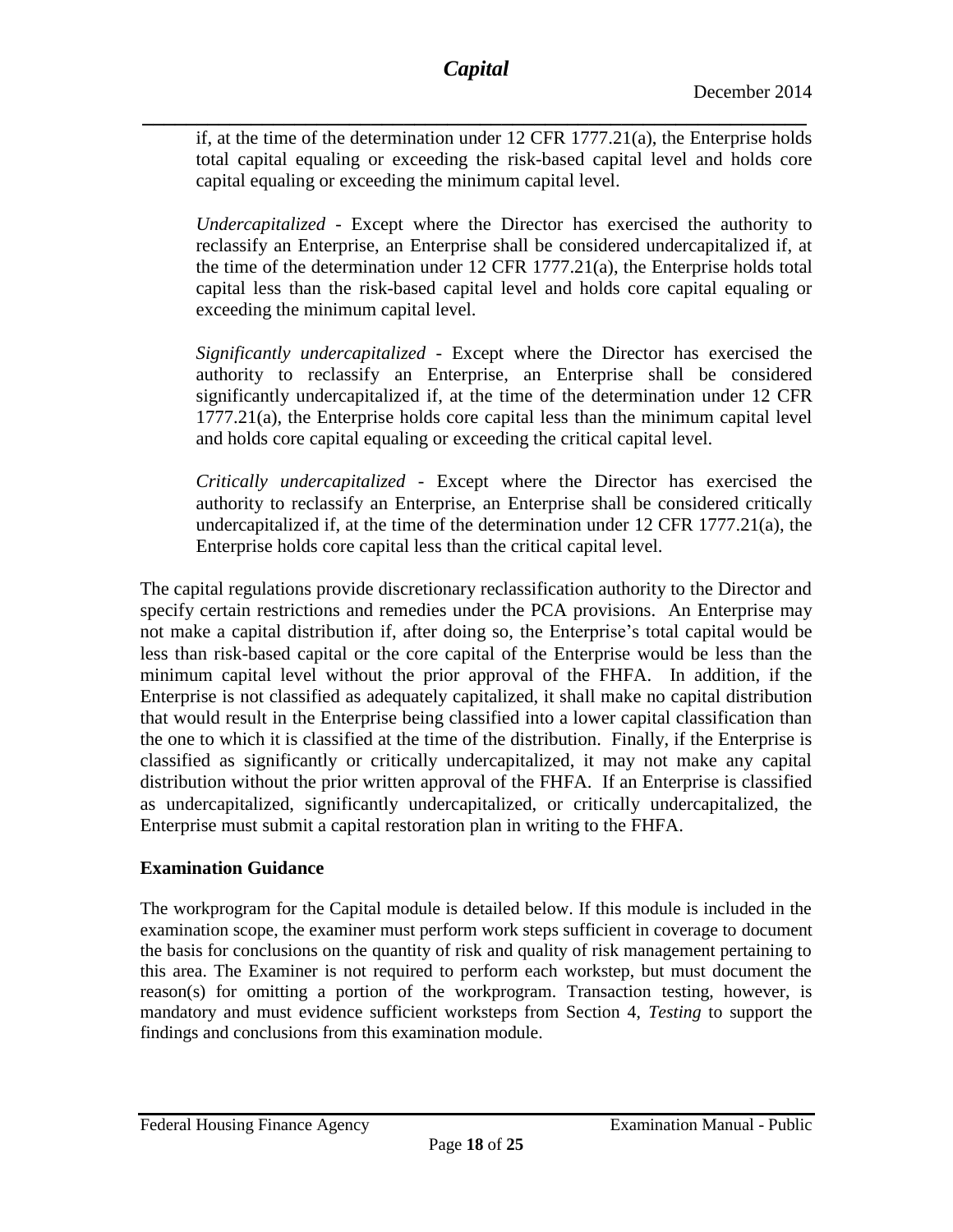# *Capital*

*\_\_\_\_\_\_\_\_\_\_\_\_\_\_\_\_\_\_\_\_\_\_\_\_\_\_\_\_\_\_\_\_\_\_\_\_\_\_\_\_\_\_\_\_\_\_\_\_\_\_\_\_\_\_\_\_\_\_\_\_\_* In determining the extent of review and testing to be conducted in completing each examination, the examiner should take into account and document applicable FHFA offsite monitoring or analysis reports, such as analyses of the quality and effectiveness of corporate governance practices, financial condition and performance, economic and housing industry conditions, internal controls, and audit coverage relating to the institution's capital management.

NOTE: Text in (*italics*) referenced in a workstep represents illustrative guidance that serves as suggestions for specific inquiry.

## **1. Scope of Examination Work Performed**

- 1) Review past reports of examination for outstanding issues or previous problems related to capital.
- 2) Review FHFA off-site monitoring or analysis reports, and workpapers produced as part of on-going monitoring, related to capital.
- 3) Assess the status or review the remediation progress based on management's commitments of any outstanding examination findings (e.g., Matters Requiring Attention, Violations, or Recommendations) or remediation plans pertaining to the Enterprise's management of multifamily credit risk.
- 4) Review internal audit reports for outstanding issues relating to capital.
- 5) Review minutes of meetings of the board of directors and relevant board and management committees for any issues regarding capital.
- 6) Review on-going reporting related to the regulated entity's capital position, including reports in the FHFA call reporting system.
- 7) Review any reports dealing with the financial condition and performance of the regulated entity.
- 8) Identify potential risks to the institution's capital position.
- 9) For FHLBanks, in conjunction with examiners responsible for the credit, market and operational risk areas, consider the adequacy of capital in protecting the regulated entity from future losses.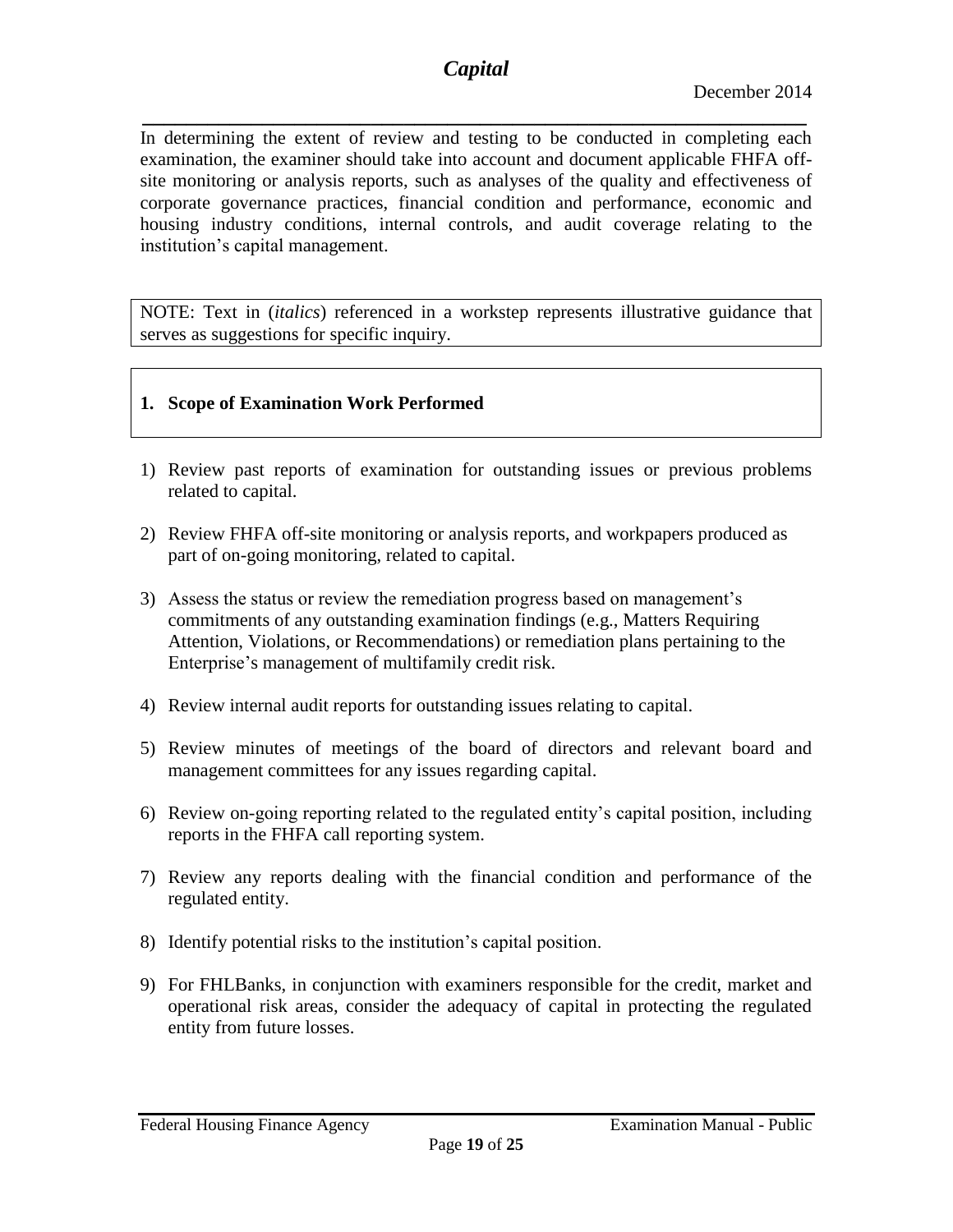*\_\_\_\_\_\_\_\_\_\_\_\_\_\_\_\_\_\_\_\_\_\_\_\_\_\_\_\_\_\_\_\_\_\_\_\_\_\_\_\_\_\_\_\_\_\_\_\_\_\_\_\_\_\_\_\_\_\_\_\_\_* 10) For FHLBanks, evaluate the regulated entity's current capital levels and conclude on the adequacy of capital in meeting regulatory requirements. If warranted, make recommendation to the Director on adjusting capital requirements.

Summarize the work performed in the examination of capital. To the extent there were modifications to the originally planned scope based on concerns identified during the examination, document those changes and the reasons for such changes.

## **2. Description of Risks**

- 1) Review recent SEC filings for issues or concerns related to capital.
- 2) Review any prompt corrective actions and any limitations placed on the institution.
- 3) Review any enforcement actions to determine any capital restrictions.
- 4) Review information from the Call Report System for trends in capital since the previous examination.
- 5) Identify and assess any changes in the institution's products or condition that might affect capital.
- 6) Identify and assess any market, regulatory or other events that might affect capital.
- 7) Review income projections for the regulated entity. Assess forecasts for AOCI. Conclude on the effect these financial forecasts may have on capital needs in the future. Determine if capital is likely to be adversely affected by these projections.

## **3. Risk Management**

#### *Risk Identification Process*

- 1) Based on worksteps performed under **Description of Risks**, assess and conclude on the adequacy of the institution's risk identification process*. (Has the institution appropriately identified all areas of potential risk that could affect capital? Is risk exposure monitored on an ongoing basis? Does the institution report on risk exposure to the appropriate parties within the organization?)*
- 2) Evaluate the effectiveness of the annual risk assessment and determine if it reasonably identifies all material risks, both quantitative and qualitative aspects, of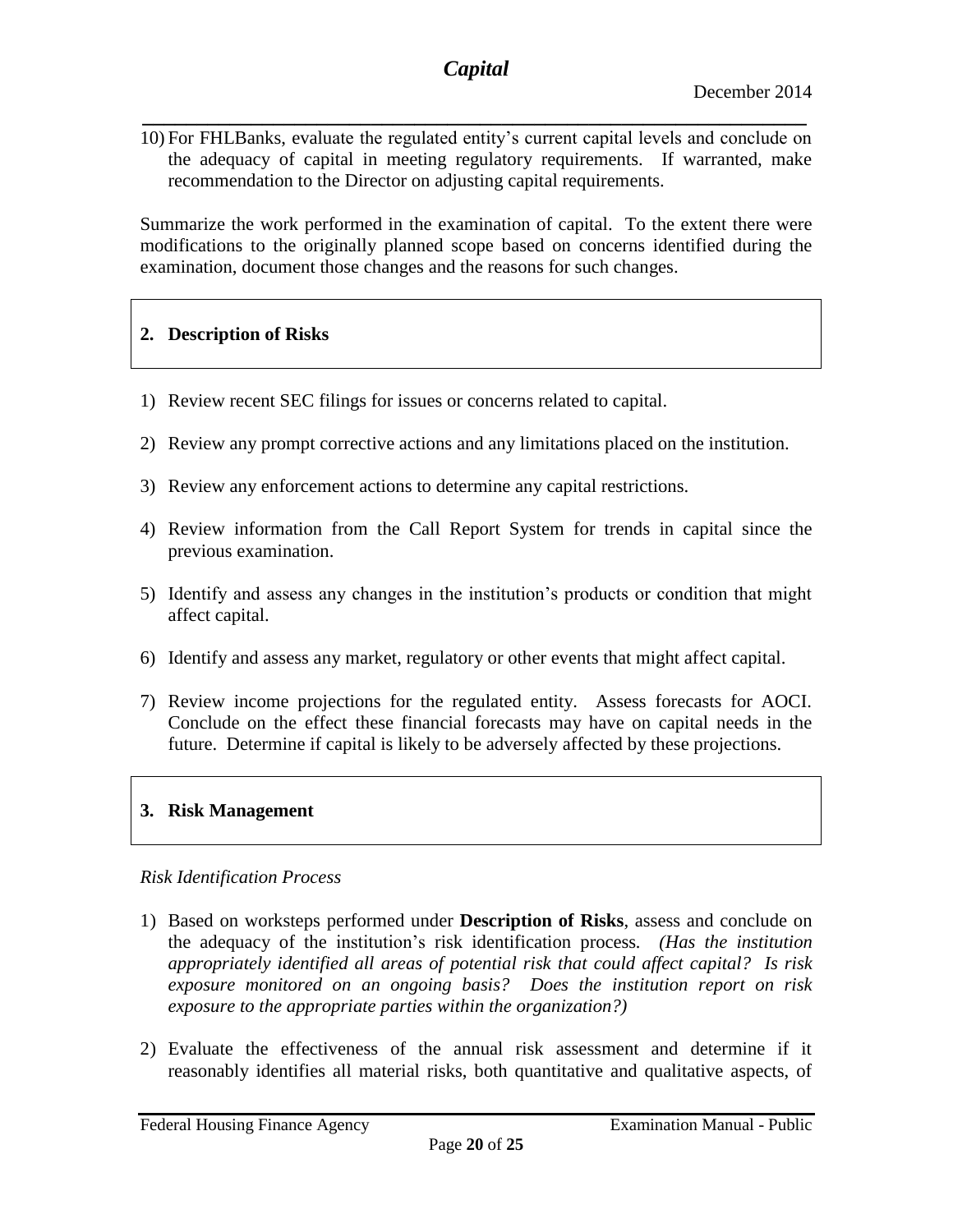the institution's capital management program. Investigate any action plans arising from the assessment and check corrective actions for effectiveness.

- 3) Evaluate the effectiveness of management planning, reporting and responding to capital needs of the organization. (*Has management adequately considered potential threats to the institution's capital in its risk identification process? How has management planned and, responded to the DFAST results?)*
- 4) Identify and analyze executive management communication to the Board regarding meaningful and significant risks faced by the institution.

#### *Organizational Structure*

- 1) Determine how decisions regarding retained earnings and dividends are made and who is responsible.
- 2) Evaluate the quality of capital management staffing.
- 3) Assess the adequacy of contingency procedures that ensure data accuracy.
- 4) Evaluate executive level capital management *(Are individuals charged with managing the regulated entity's overall financial condition aware of risks? Do they consider these risks when making decisions related to the entity's capital position?)*

#### *Policy and Procedure Development*

- 1) Assess the adequacy of the retained earnings and dividend policy. (*Are retained earnings in excess of required risk-based capital? Does the institution's retained earnings target consider credit, market, and operational risks? What confidence level does the institution use in determining its target? Does the institution consider the various risks it considers in determining its retained earnings target to be independent or correlated? To what extent does the institution use insurance products to mitigate operational risks?)*
- 2) Assess the adequacy of the risk management policy as it pertains to capital.
- 3) Evaluate procedures to ensure compliance with capital regulations and the effectiveness of those procedures.
- 4) Evaluate procedures to ensure compliance with internal policies and the effectiveness of those procedures.

#### *Risk Metrics*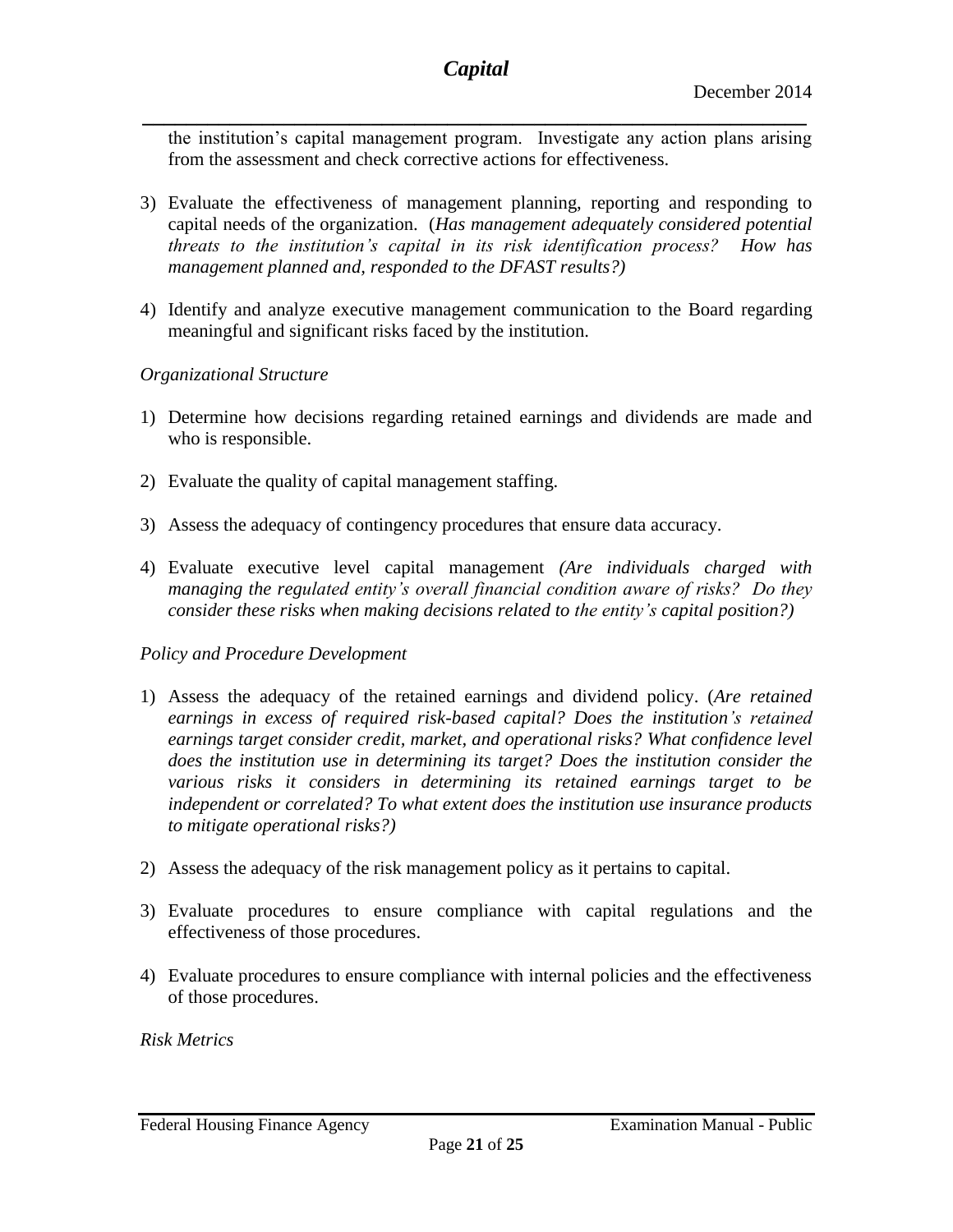- *\_\_\_\_\_\_\_\_\_\_\_\_\_\_\_\_\_\_\_\_\_\_\_\_\_\_\_\_\_\_\_\_\_\_\_\_\_\_\_\_\_\_\_\_\_\_\_\_\_\_\_\_\_\_\_\_\_\_\_\_\_* 1) Evaluate the method used to determine dividend levels and retained earnings levels and ascertain the extent of board involvement in these decisions.
- 2) Review the reasonableness of the strategic plan and budget as it relates to capital.
- 3) Assess capital plans and evaluate the plans relative to actual results for the period under examination.
- 4) Assess the appropriateness of capital risk metrics.
- 5) Identify and analyze management- produced metrics for board of directors use. *(Are they produced periodically? Are the metrics, meaningful? Does the board understand the information? Does the board question management and direct them to take action(s)?)*

## *Reporting*

- 1) Evaluate the reporting to executive management of capital risk metrics. (*Do such metrics appropriately consider all aspects of potential risk to the organization? Is management communicating the data that the executive management needs to know?*
- 2) Evaluate the reporting to the board of capital risk metrics. *(Do such metrics appropriately consider all aspects of potential risk to the organization? Is executive management communicating the data that the board needs to know?)*
- 3) Evaluate and conclude on the appropriateness of metrics and reporting. (*Does reporting include an evaluation of potential risks to the institution's capital?)*

#### *Internal/External Audit*

- 1) Evaluate the adequacy of the scope, testing, and workpapers completed by internal audit. (*Has the audit function considered potential threats to capital and evaluated the appropriateness and accuracy of reporting capital levels?*)
- 2) Evaluate the adequacy of the scope and testing completed by external audit and determine the status of corrective actions for findings. (*Are all areas of potential risk considered? If not, why not? Are reasons for not including certain areas within the scope of the audit work reasonable and supported?)*

## *Information Technology*

1) Identify and assess the automated and manual systems and applicable controls used for determining capital ratios and capital risk metrics.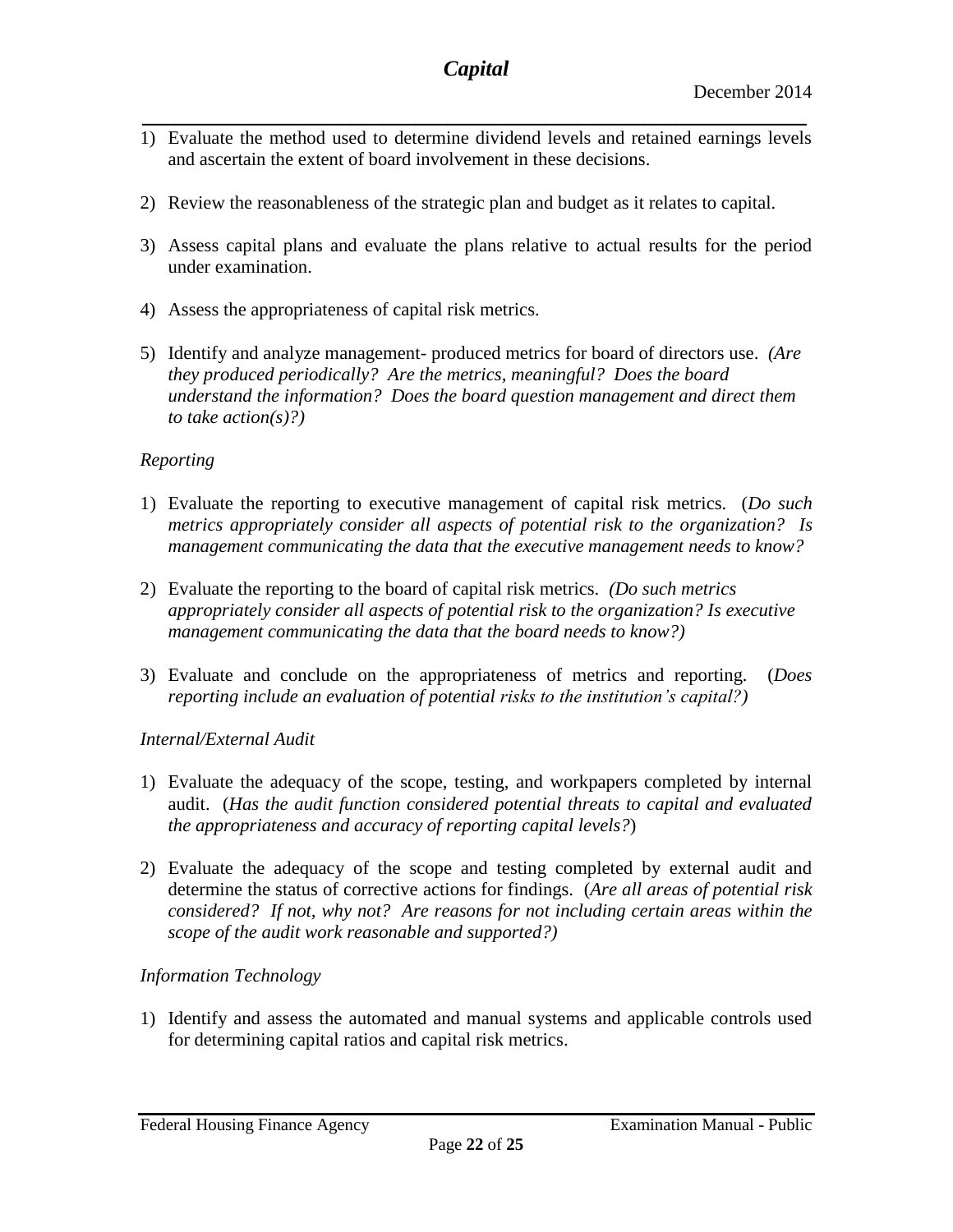*2)* Evaluate potential concerns related to manual entry and non-automated feeds of information. *(Are reports produced accurate and timely?)*

*\_\_\_\_\_\_\_\_\_\_\_\_\_\_\_\_\_\_\_\_\_\_\_\_\_\_\_\_\_\_\_\_\_\_\_\_\_\_\_\_\_\_\_\_\_\_\_\_\_\_\_\_\_\_\_\_\_\_\_\_\_*

## *Compliance*

- 1) Evaluate and conclude on the adequacy of the regulated entity's efforts to ensure compliance with regulatory guidance.
- 2) Identify actions necessary, if applicable, to address the failure to meet regulatory requirements or the regulated entity's policy/ procedural requirements.
- 3) Evaluate and conclude on the adequacy of the institution's efforts to ensure compliance with its own internally-developed standards related to capital adequacy.

# **4. Testing**

- 1) Evaluate the DFAST process. Reference should be made to "Dodd Frank Stress Tests Summary Instructions and Guidance" dated November 26, 2013 and any subsequent amendments to this document. The examination of DFAST at the Enterprises also should be in alignment with any parameters defined by the SPSPA. *(Are the regulated entities able to absorb losses stemming from DFAST? Is the regulated entity's DFAST process based upon a core foundation of strong internal controls for the following risk disciplines: governance, modeling, market, credit, operational and enterprise-wide risks?)*
- 2) For the FHLBanks, ensure all capital ratios comply with regulations.
- 3) Evaluate the institution's compliance with plans developed for the management of capital.
- 4) Assess the long-term and recent trend of total GAAP capital and total regulatory capital.
- 5) For the FHLBanks, assess the long-term and recent trends of the institution's retained earnings.
- 6) For the FHLBanks, evaluate and conclude on the adequacy of the FHLBank's actions to establish restricted retained earnings accounts per the terms of the System-wide agreement.
- 7) For the FHLBanks. assess the recent and long-term trends of capital stock.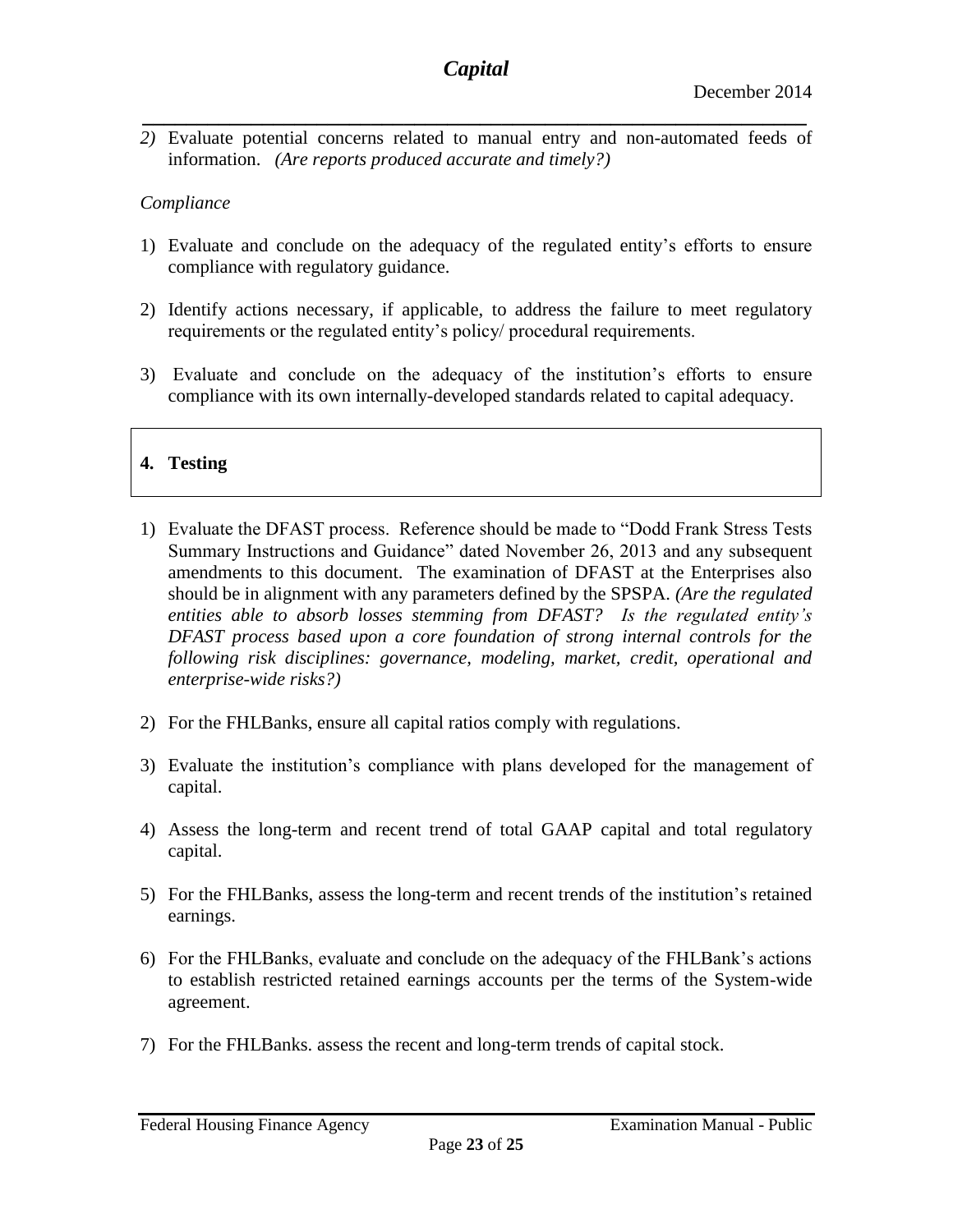# **5. Conclusions**

- 1) Summarize conclusions for all examination work performed, including work performed by other FHFA staff as it relates to the regulated entity's capital. Develop a memorandum describing the risks to the institution related to capital and the regulated entity's management of those risks. The memorandum should clearly and articulately describe the basis of conclusions reached and summarize the analysis completed. Discuss the types of risk the regulated entity is exposed to in the capital area (*e.g*., market, credit, operational); the level of risk exposure; the direction of risk (stable, decreasing, increasing); and the quality of risk management practices (strong, adequate, weak). A memorandum must be prepared irrespective of whether the examiner's assessment is positive or negative. For FHLB examinations, the memorandum should include a recommended rating for the Capital area based on the FHFA examination rating system.
- 2) Conclude on the responsiveness to previous examination findings. Evaluate the adequacy of the regulated entity's response to previous examination findings and concerns.
- 3) Develop findings and prepare supporting memoranda, as appropriate. Based on examination work performed, develop findings communicating concerns identified during the examination. Findings should identify the most significant risks to the institution and the potential effect to the regulated entity resulting from the concerns identified. Findings should describe a remediation plan specifying the appropriate corrective action to address examination concerns and establish a reasonable deadline for the regulated entity to remediate the finding. Communicate preliminary findings to the EIC, other interested examiners, and senior FHFA staff, as appropriate. Discuss findings with regulated entity personnel to ensure the findings are free of factual errors or misrepresentations in the analysis.
- 4) Develop a list of follow-up items to evaluate during the next annual examination. In addition to findings developed in the steps above, include concerns noted during the examination that do not rise to the level of a finding. Potential concerns include issues the regulated entity is in the process of addressing, but require follow-up work to ensure actions are completed appropriately. In addition, potential concerns should include anticipated changes to the institution's practices or anticipated external changes that could affect the institution's future capital needs or management practices.